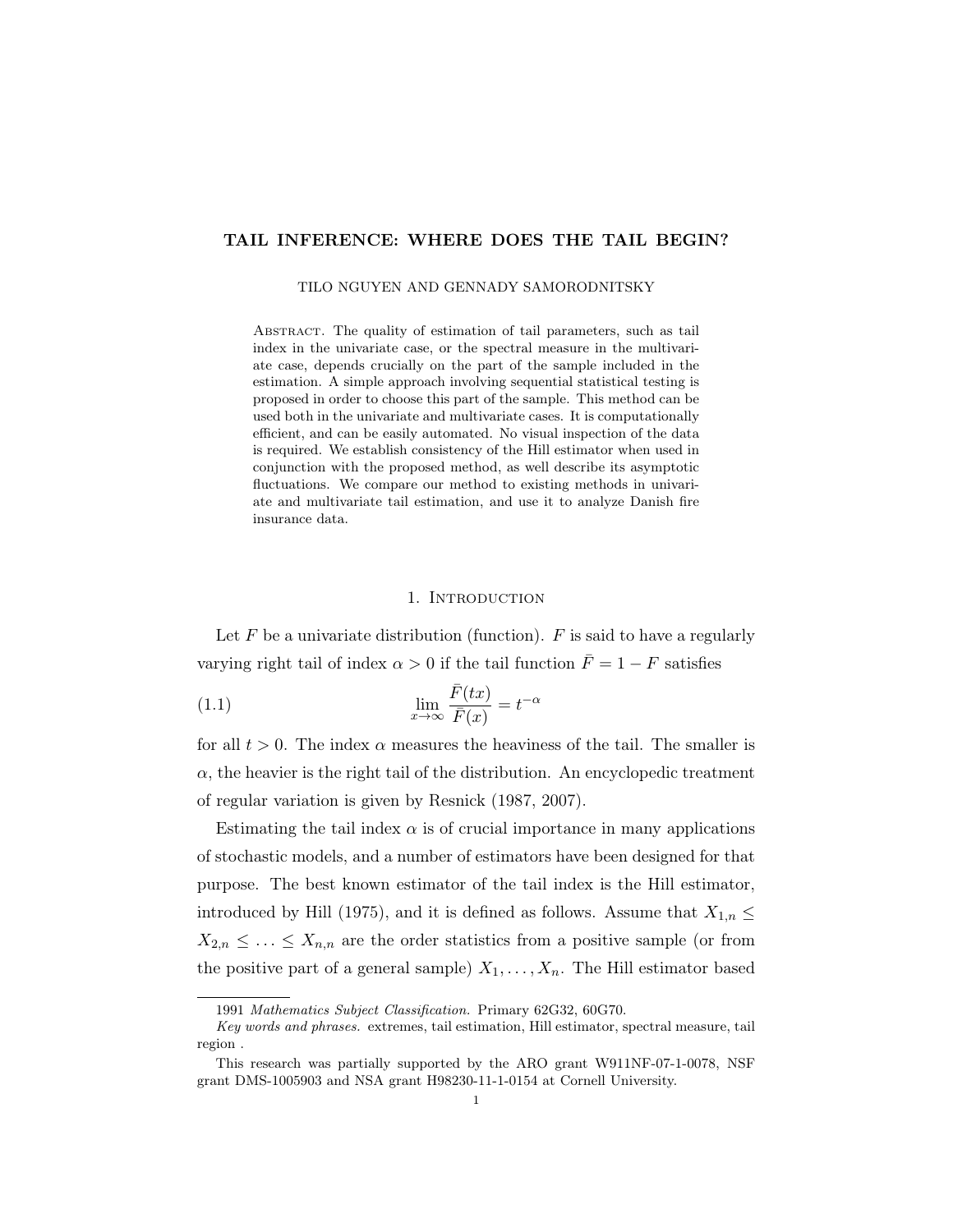on k upper order statistics is defined as

(1.2) 
$$
H_{k,n} := \frac{1}{k} \sum_{i=0}^{k-1} \log \frac{X_{n-i,n}}{X_{n-k,n}}
$$

If the sample is an i.i.d. sample from a distribution with a regularly varying right tail with tail index  $\alpha$ , then, under the conditions  $n \to \infty$ ,  $k \to \infty$ and  $\frac{k}{n} \to 0$ , the Hill estimator  $H_{k,n}$  converges in probability to  $\gamma = \frac{1}{\alpha}$ α (see Mason (1982)). If, additionally,  $k/\log \log n \to \infty$ , then even almost sure convergence holds (Deheuvels et al. (1988)). The role of the condition  $\frac{k}{n} \to 0$  is to ensure that only data from the tail enter into the estimation. It has also been shown that the Hill estimator remains consistent under certain deviations from the i.i.d. assumption; a summary is in Theorem 6.4.6 of Embrechts et al. (1997).

In practice, when the Hill estimator is applied to a finite sample, a problem of choosing the appropriate number  $k$  of upper order statistics to construct the estimator arises. This problem becomes particularly critical because the Hill estimator has proved to be very sensitive to the choice of  $k$ . This sensitivity is shared by other estimators of the tail index, such as the Pickands estimator (see Dekkers and de Haan (1989)) and the moment estimator (see Dekkers et al. (1989)). Sometimes visual techniques are used: the estimator, e.g. the Hill estimator, is plotted for a range of k, and then one looks for a part of the plot that looks stable. The corresponding stable value is used to estimate  $\alpha$ , and several smoothing techniques have been introduced to assist in this visual analysis; see Resnick and Stărică (1997). Still, the procedure is difficult to automate, and even visually it is sometimes difficult to use, as the so-called "Hill horror plots" demonstrate; see Embrechts et al. (1997).

A systematic way of selecting a "good" number of upper order statistics in Hill estimator originated with Hall (1990) and is based on the assumption that distribution  $F$  satisfies a further assumption of second order regular variation (which we introduce below). Under this assumption it becomes possible to look for  $k = k(n)$  that minimizes the asymptotic bias of the estimator. This method was later refined by Danielsson et al. (2001) who suggested a two-level bootstrap procedure that works under minimal a priori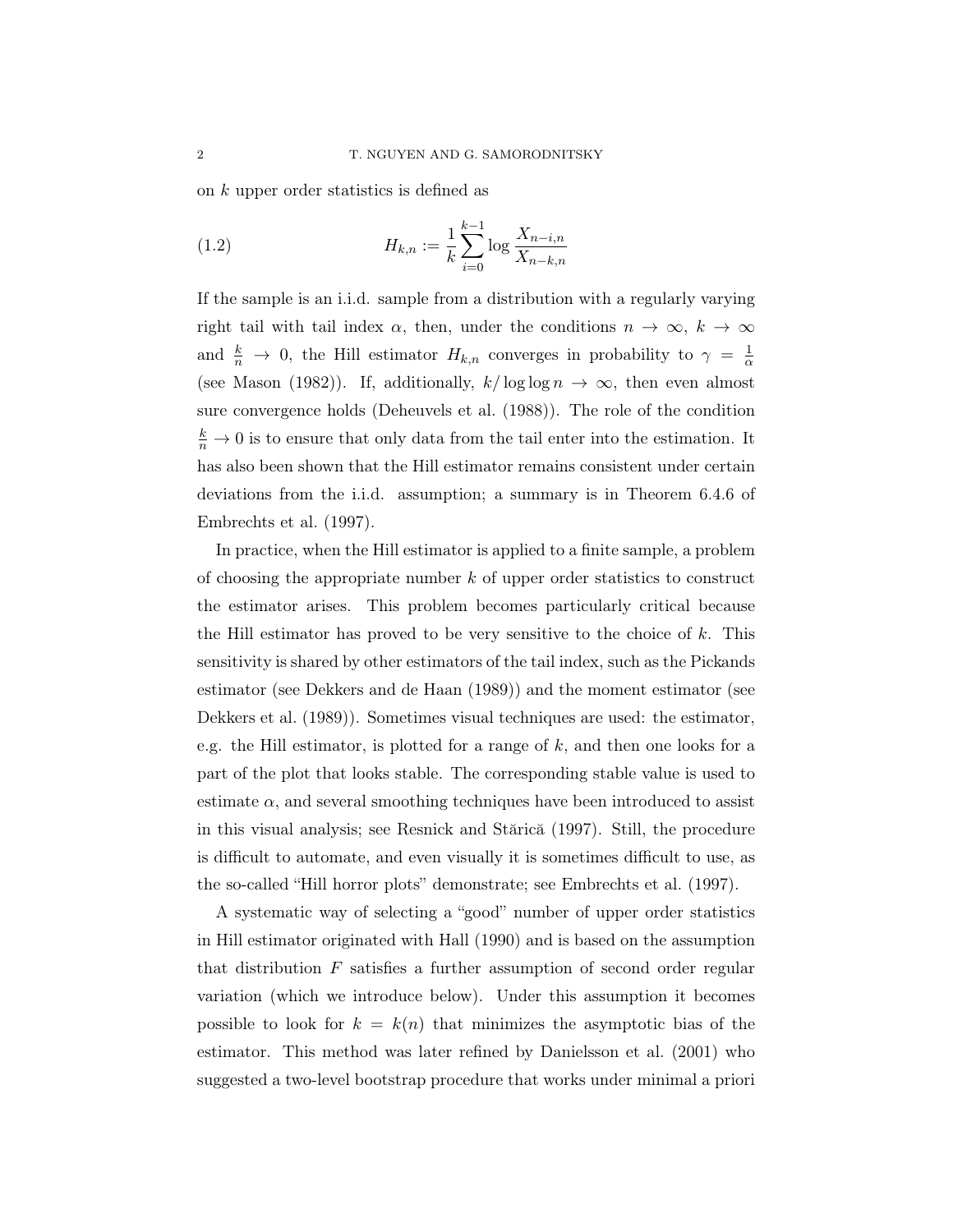available information. An alternative approach of finding this asymptotically optimal number  $k$  of upper order statistics was suggested, under slightly more restrictive assumptions, by Drees and Kaufmann (1998).

In contrast, instead of viewing the problem of selecting the number  $k$  in Hill estimator (or any related estimator) as a problem of optimizing asymptotic efficiency, we view it as the problem of deciding which part of a given sample contains reliable information on the tail of the distribution  $F$ . Put another way, we would like to know where in a sample the tail begins. Much of our motivation lies in the multivariate context: given a sample of random vectors (potentially, in a highly dimensional space) with an appropriately defined regularly varying tail we would like to test a variety of different subvectors of these vectors for tail independence. This involves repeated estimation of the so called tail measure, a time consuming procedure, which is also highly sensitive to the contamination of the tail by the center of the distribution (see Resnick (2007)). It is, therefore, desirable to have a reasonably quick way of deciding which part of the sample belongs to the tail.

Our approach is based on a simple idea which we now introduce informally. It is well known that, under the assumption (1.1) of regular variation, vague convergence of point processes holds,

$$
N_n = \sum_{i=1}^n \delta_{X_i/a_n} \stackrel{v}{\Rightarrow} N_*,
$$

where  $\delta_x$  is a point mass at x, and  $(a_n)$  a positive sequence satisfying  $\bar{F}(a_n) \sim 1/n$  as  $n \to \infty$ . Further,  $N_*$  is a Poisson random measure on  $(0, \infty]$ with measure measure  $\mu_*(x,\infty] = x^{-\alpha}, x > 0$ ; see Resnick (1987). We interpret this result as saying that any upper order statistics in the sample that fall in the tail region behave like points of a Poisson random measure with a power intensity. This property can be tested statistically, and sequentially. Specifically, one can perform appropriate statistical tests on the subsamples  $X_{n-k+1,n}, X_{n-k+2,n}, \ldots, X_{n,n}$  while increasing k, and terminate the procedure once the k upper order statistics stop resembling points of a Poisson random measure with a power intensity.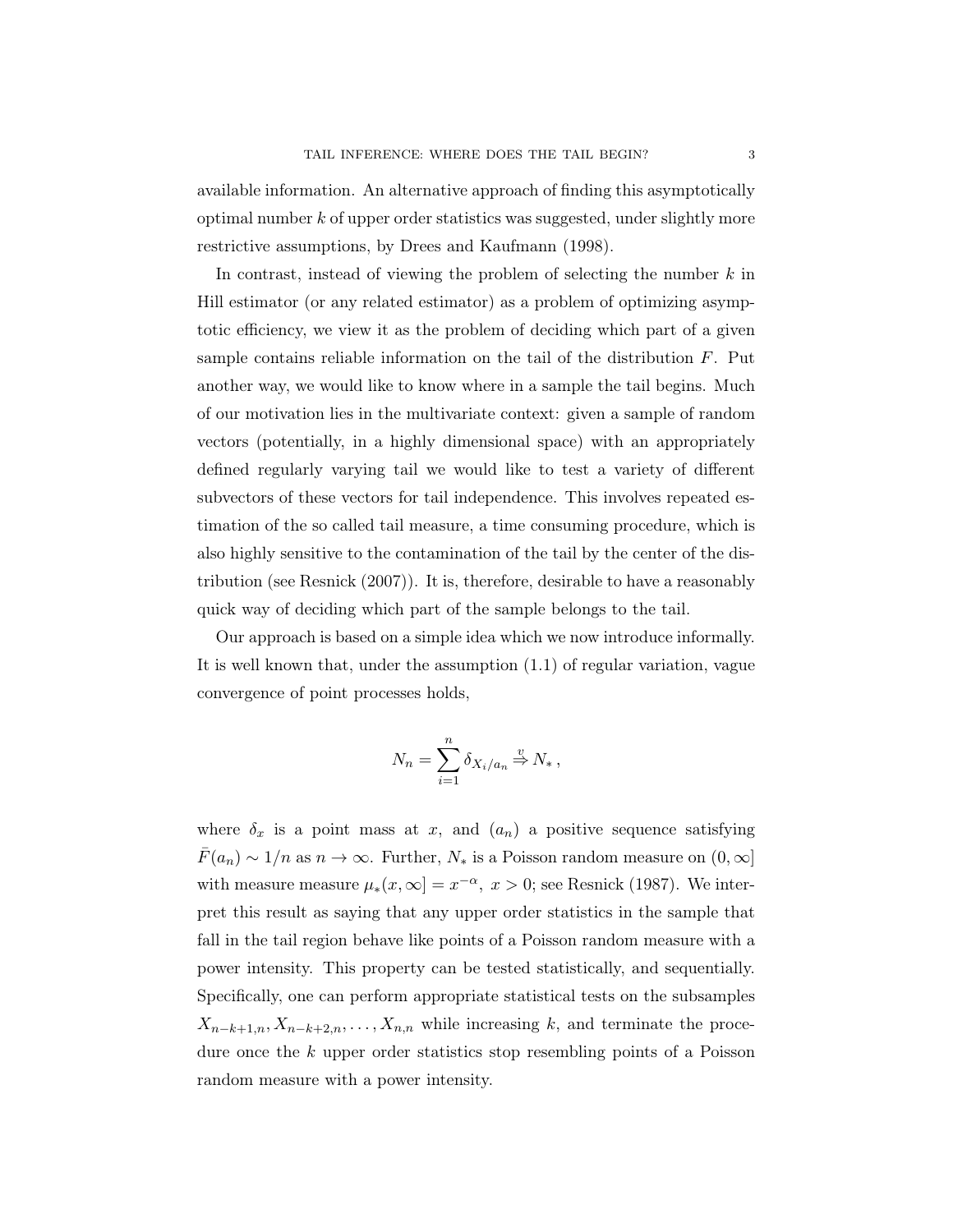Interestingly, Hill himself suggested a sequential statistical procedure for choosing  $k$  in his original paper Hill (1975). He considered the case when the distribution  $F$  had an exact Pareto tail beyond an unknown threshold D. If  $X_{n-k-1,n} > D$ , then, under the exact Pareto tail assumption, the random variables  $iV_i := i \log \frac{X_{n-i,n}}{Y}$  $\frac{1}{X_{n-i-1,n}}$  for  $i = 0, 1, 2, \ldots, k$  are independent exponential random variables of parameter  $\alpha$ . On the other hand, for k too large, the behavior of  $\{iV_i\}$  would exhibit discrepancies from the exponential distribution. One can sequentially use exponential goodness of fit tests on  $\{iV_i : i = 1, \ldots k\}$  for increasing k, until the hypothesis of exponentiality is rejected.

One can view Hill's procedure as a differential version of our sequential procedure. It has been criticized, perhaps too harshly, by Hall and Welsh  $(1985)$  as tending to result in too large a number k of order statistics. We use Hill's procedure as one of the benchmarks against which we test our approach in Section 3.

The formal definition of the our estimation procedure is given in Section 2. As the previous discussion indicates, we only need to decide how to test for a Poisson process with a power intensity. The test we choose in this paper becomes a certain test for exponentiality, but it is possible that other tests will perform equally well or, perhaps, even better. We prove the consistency of our estimator, and present a weak limit theorem describing the deviations of the estimator from the true value of the tail exponent. In Section 3 we test the performance of our estimator on simulated univariate data, and compare it to several benchmark estimators. We investigate how our rule of deciding on the tail part of the sample performs in estimation of the tail measure on simulated bivariate data in Section 4, and on Danish fire insurance data in Section 5.

# 2. The estimation procedure

Recall from the previous section that we would like to test sequentially the upper order statistics for resembling points of a Poisson process with a power intensity. We use the following property of a Poisson process: if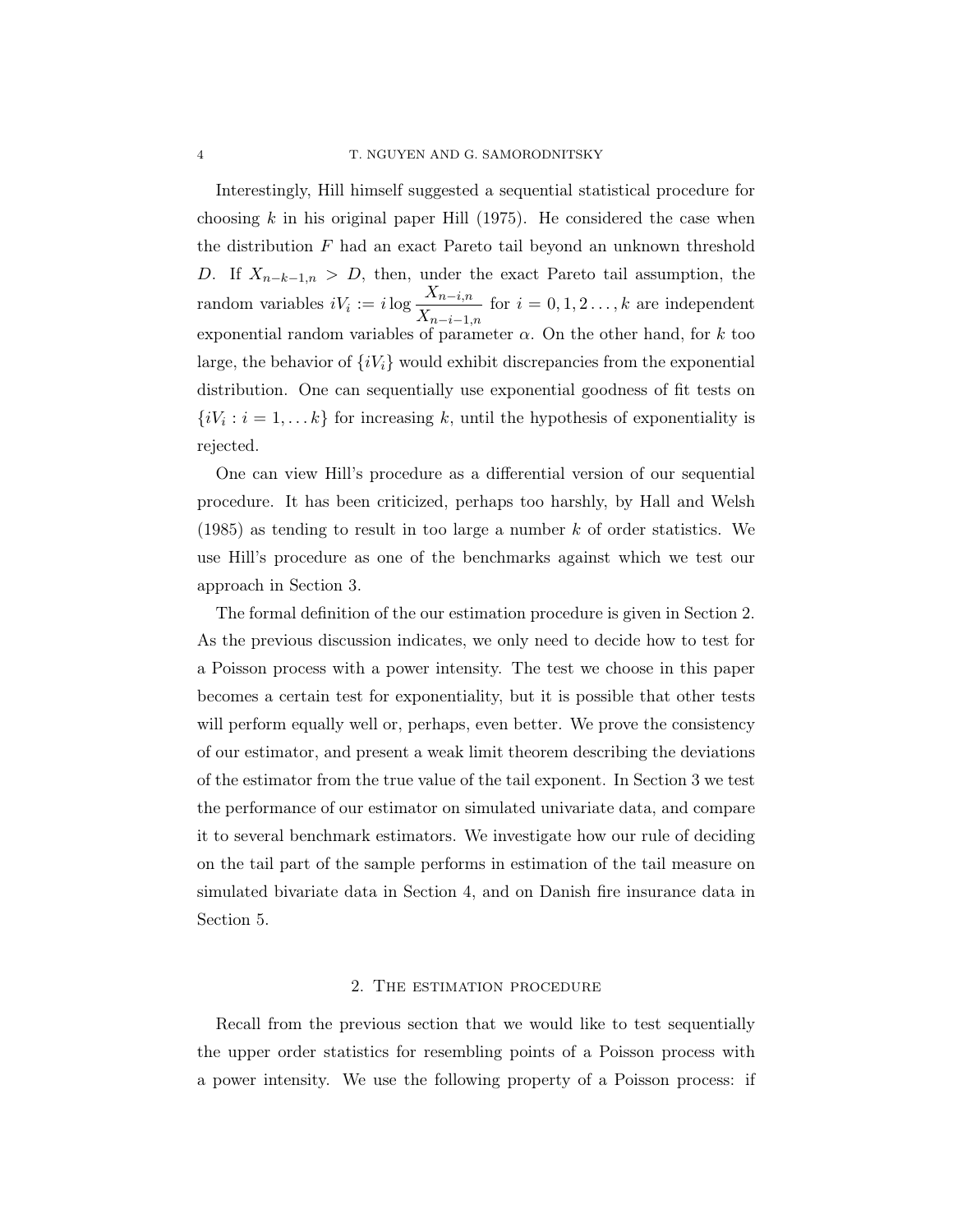$V_1 > V_2 > \ldots > V_k$  are the largest points of a Poisson process on  $(0, \infty)$  with the mean measure  $\mu_*(x,\infty) = x^{-\alpha}, x > 0$ , then  $\{V_i/V_k, i = 1, ..., k-1\},$ considered as a set, forms an i.i.d. sample from the Pareto distribution with the tail  $x^{-\alpha}$ ,  $x > 1$ , and taking the logarithms transforms this sample into an i.i.d. sample of exponential random variable with the mean  $\gamma = 1/\alpha$ . Accordingly, our procedure for deciding on the number k of the upper order statistics to use in the Hill estimator consists of sequentially testing the samples {log  $\frac{X_{n-i,n}}{X}$  $\frac{X_{n-i,n}}{X_{n-k,n}}$ :  $i = 0, 1...k-1$ } for the null hypothesis of exponential distribution. Our choice of sample fraction  $k$  used in the tail estimation is then  $N_n - 1$ , where  $N_n$  is the smallest k such that the test described above rejects the null hypothesis of exponentiality.

In order to implement this procedure one has to choose a test of exponentiality. Once this has been done, the only remaining choice is that of the significance level of the test. Such choices are needed in all procedures to select the number of the order statistics to use (recall the subsample size in the bootstrap procedure of Danielsson et al. (2001), or the threshold sequence of Drees and Kaufmann (1998)). We suggest a canonical way of choosing this significance level that appears to work reasonably well in the situations we have tried.

To test for exponentiality we choose the moment statistic

$$
Q_{k,n} = \frac{\sqrt{k}}{2} \left( \frac{\frac{1}{k} \sum_{i=0}^{k-1} \left( \log \frac{X_{n-i,n}}{X_{n-k,n}} \right)^2}{\left( \frac{1}{k} \sum_{i=0}^{k-1} \log \frac{X_{n-i,n}}{X_{n-k,n}} \right)^2} - 2 \right);
$$

its large sample distribution under the null hypothesis assumption of exponentiality is the standard normal distribution (Dahiya and Gurland (1972)). One could try to implement a sequential testing procedure by choosing a critical value  $\omega$  (perhaps, a 99% quantile with respect to the limiting standard normal distribution) and use  $N_n^* - 1$  upper order statistics, where

(2.1) 
$$
N_n^* := \inf\{k : 1 \le k \le n, |Q_{k,n}| \ge \omega\}
$$

The problem with this implementation is that  $N_n^*$  stays tight as the sample size increases, and this contradicts the obvious requirement that to get any averaging effect we need to take more and more order statistics into account.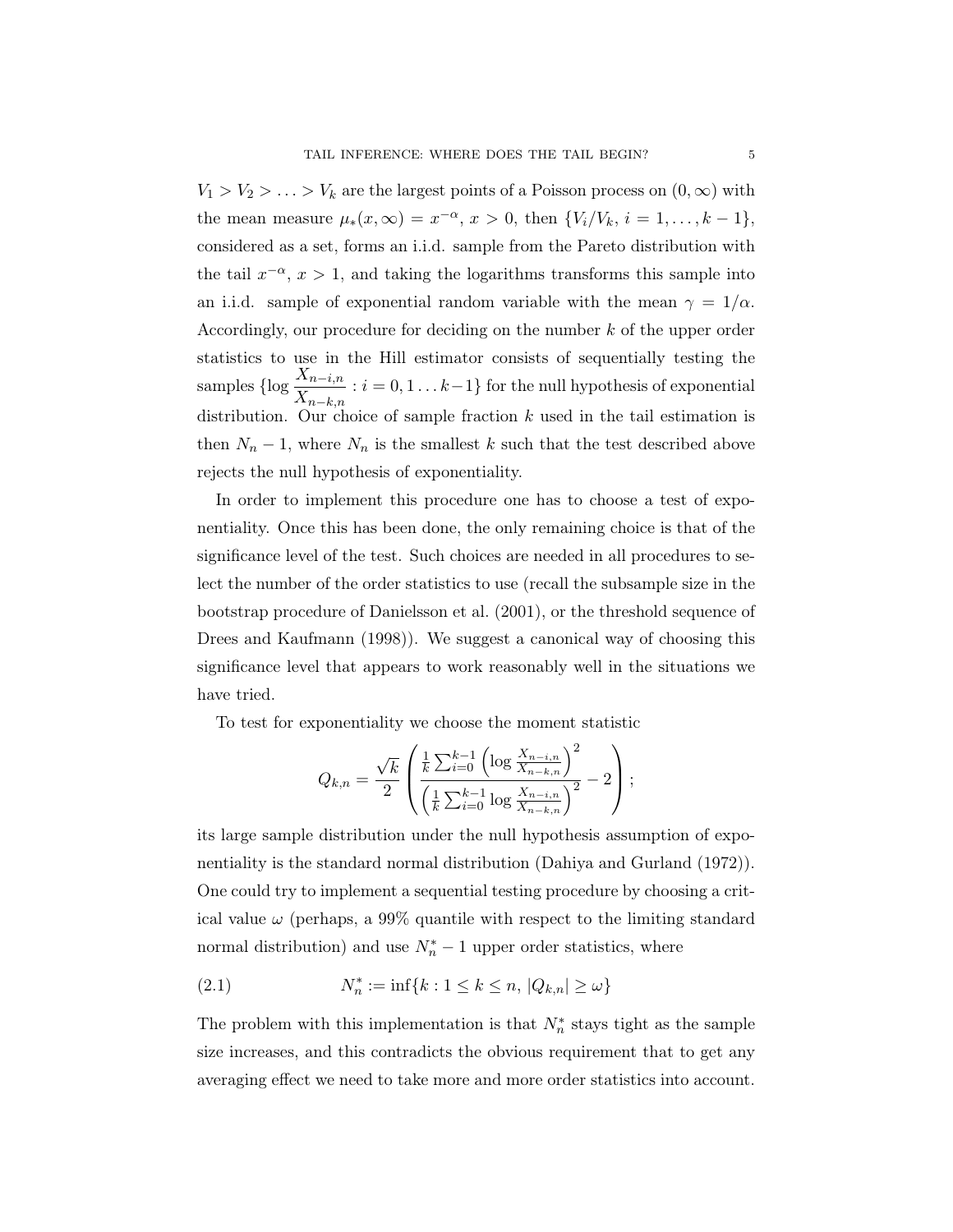Therefore, the critical value needs to increase with the sample size  $n$ . We achieve this by selecting an increasing sequence  $\theta_n \uparrow \infty$ ; this is the degree of freedom we mentioned above. On the other hand, in order to avoid taking into account too many order statistics, we choose to make it easier to reject the null hypothesis for larger k. It turns out that a good way to put all of this together is to set

(2.2) 
$$
N_n := \inf \left\{ k : 1 \le k \le n, \, |Q_{k,n}| \ge \omega \sqrt{\frac{\theta_n}{k}} \right\}.
$$

We will see in Theorem 1 below that, under a suitable growth condition on  $\theta_n$ , this definition of  $N_n$  makes it, roughly, proportional to  $\theta_n$ .

In order to state our first result, we introduce formally the notion of second order regular variation. Let  $U = \left(\frac{1}{1-F}\right)^{\leftarrow}$  be the generalized inverse function. We assume that there exists  $\rho < 0$  and a function A regularly varying at infinity with exponent  $\rho$  such that

(2.3) 
$$
\lim_{r \to \infty} \frac{\frac{U(rx)}{U(r)} - x^{\gamma}}{A(r)} = x^{\gamma} \frac{x^{\rho} - 1}{\rho}
$$

(recall that  $\gamma = 1/\alpha$ ). We also assume, without loss of generality, that A is continuous and  $|A|$  is eventually decreasing.

**Theorem 1.** Let  $\omega > 0$  and  $(\theta_n)$  an increasing sequence such that  $\theta_n \uparrow \infty$ and  $\theta_n = o\left(n^{\frac{2|\rho|}{1+2|\rho|}}\right)$  as  $n \to \infty$ . Then  $\frac{N_n}{\rho}$  $\frac{\partial \overline{\partial_n}}{\partial n} \Rightarrow \tau_\omega$ , where  $\tau_\omega$  is the first time a standard Brownian motion hits  $\pm\omega$ .

To prove the theorem, first we need the following lemma, which is a functional version of Lemma 3.5.5 in de Haan and Ferreira (2006). In this lemma we work with spaces of the type  $D[0,\infty)$ ,  $D^2[0,\infty)$ ,  $D[\delta,\infty)$  and  $D^2[\delta,\infty)$ for  $\delta > 0$ . The latter spaces are, of course, only notationally different from the former spaces. We endow the  $D^2$  spaces with the (strong)  $J_1$  topology. See Whitt (2002) for details.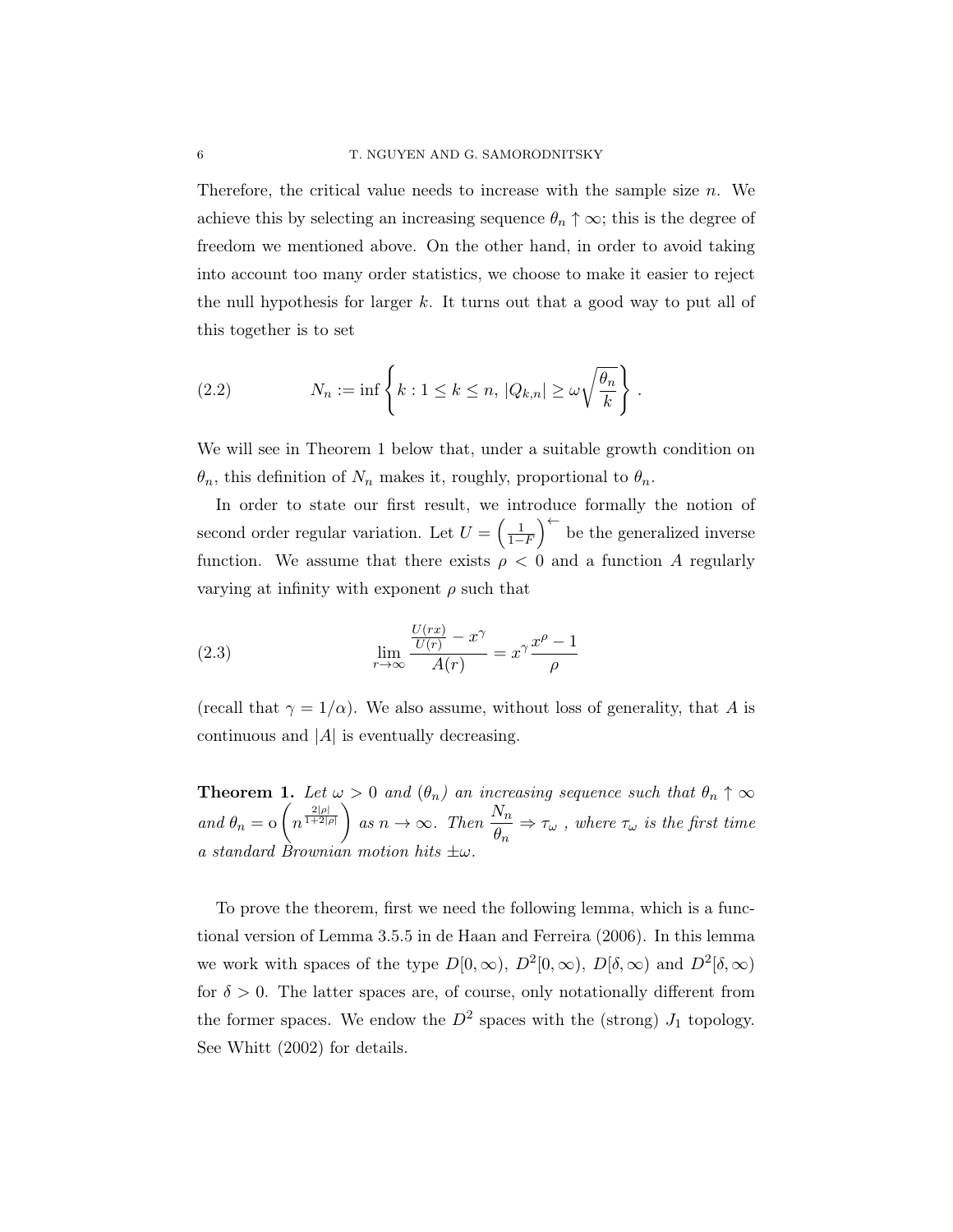**Lemma 2.1.** For  $n \geq 1$  define

$$
M_{\theta_n,n}^j(t) = \begin{cases} 0 & \text{if } 0 \le t < \frac{1}{\theta_n} \\ \frac{1}{\lfloor \theta_n t \rfloor} \sum_{i=0}^{\lfloor \theta_n t \rfloor -1} \left( \log \frac{X_{n-i,n}}{X_{n-\lfloor \theta_n t \rfloor,n}} \right)^j & \text{if } \frac{1}{\theta_n} \le t \le \frac{n}{\theta_n} \\ \frac{1}{n} \sum_{i=0}^{n-1} \left( \log \frac{X_{n-i,n}}{X_{1,n}} \right)^j & \text{if } t > \frac{n}{\theta_n} \end{cases},
$$

 $j = 1, 2$ . Then

$$
\sqrt{\theta_n}t\begin{pmatrix}\frac{M_{\theta_n,n}^1(t)}{\gamma} - 1 \\ \frac{M_{\theta_n,n}^2(t)}{\gamma^2} - 2\end{pmatrix} \Rightarrow \begin{bmatrix} W_1(t) \\ W_2(t)\end{bmatrix}
$$

in  $D^2[0,\infty)$ , where  $((W_1(t),W_2(t)), t \geq 0)$  is a two-dimensional zero mean Brownian motion with covariance matrix

$$
\begin{bmatrix} 1 & 4 \\ 4 & 20 \end{bmatrix}.
$$

*Proof.* Fix  $0 < \epsilon < |\rho|$ . As in Lemma 3.5.5 in de Haan and Ferreira (2006), there are i.i.d. Pareto(1) random variables  $Y_1, Y_2, \ldots, Y_n$  (i.e.  $P(Y_1 > y) =$ 1/y for  $y \ge 1$ ), a function  $A_0 \sim A$  and  $r_0 > 0$  with the property that

(2.4)  
\n
$$
\log(\frac{Y_{n-i,n}}{Y_{n-k,n}}) + A_0(Y_{n-k,n}) \frac{1}{\rho} \left( \left( \frac{Y_{n-i,n}}{Y_{n-k,n}} \right)^{\rho} - 1 \right)
$$
\n
$$
- \epsilon |A_0(Y_{n-k,n})| \frac{1}{\rho} \left( \frac{Y_{n-i,n}}{Y_{n-k,n}} \right)^{\rho + \epsilon}
$$
\n
$$
\leq \frac{1}{\gamma} \log \frac{X_{n-i,n}}{X_{n-k,n}} \leq
$$
\n
$$
\log(\frac{Y_{n-i,n}}{Y_{n-k,n}}) + A_0(Y_{n-k,n}) \frac{1}{\rho} \left( \left( \frac{Y_{n-i,n}}{Y_{n-k,n}} \right)^{\rho} - 1 \right)
$$
\n
$$
+ \epsilon |A_0(Y_{n-k,n})| \left( \frac{Y_{n-i,n}}{Y_{n-k,n}} \right)^{\rho + \epsilon}
$$

if  $Y_{n-k,n} > r_0$ ; note that the latter condition is satisfied for large n if k =  $O(\theta_n) = o(n)$  under the assumptions of the lemma.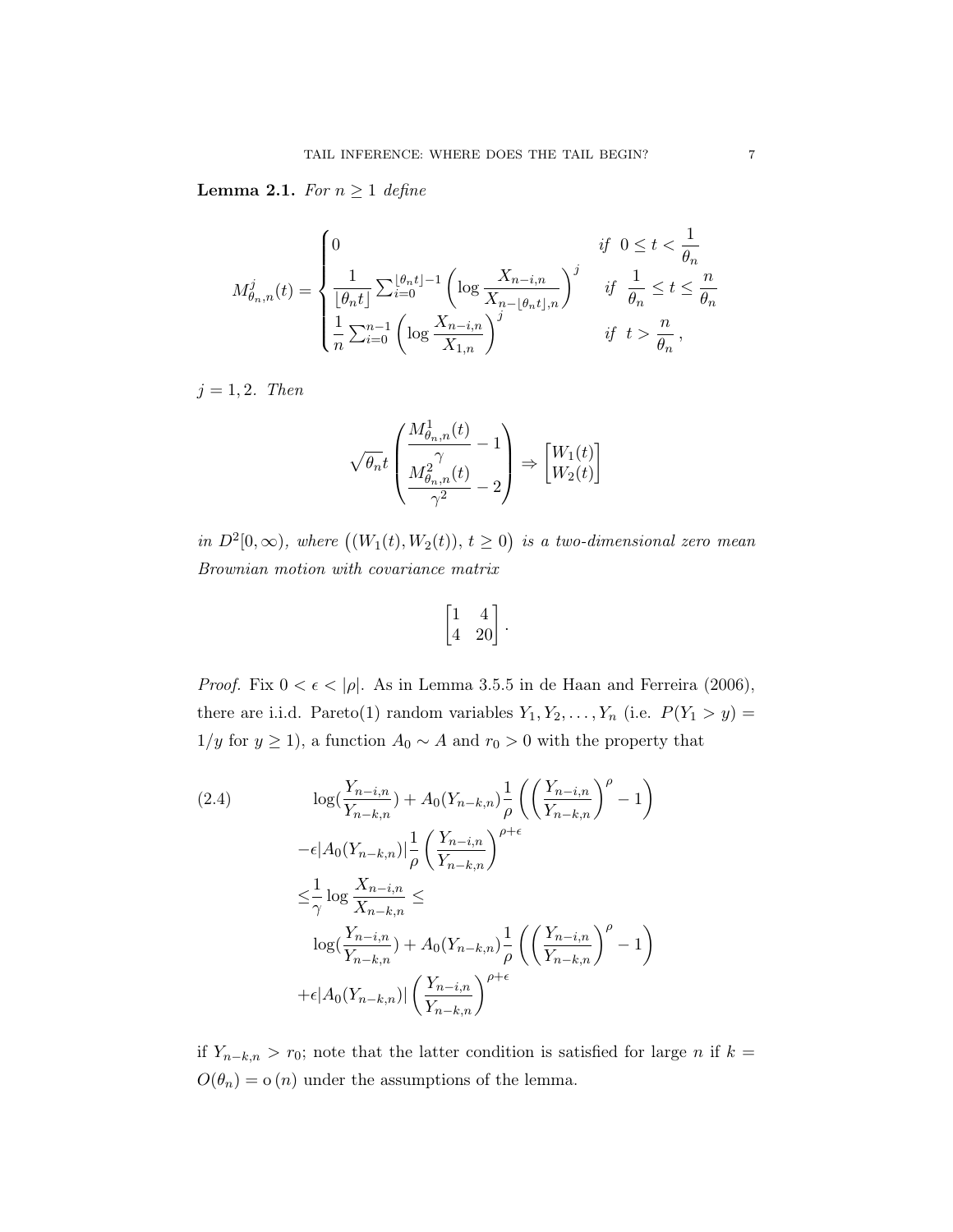Hence for fixed  $T > 0$ , eventually (i.e. for n large) we have

$$
\frac{\lfloor \theta_n t \rfloor}{\sqrt{\theta_n}} \left( \frac{M_{\theta_n,n}^1(t)}{\gamma} - 1 \right) \le \frac{1}{\sqrt{\theta_n}} \sum_{i=0}^{\lfloor \theta_n t \rfloor - 1} \left( \log \frac{Y_{n-i,n}}{Y_{n-\lfloor \theta_n t \rfloor,n}} - 1 \right)
$$
\n
$$
(2.5) \qquad \qquad + \frac{1}{\rho} \sqrt{\theta_n} A_0 (Y_{n-\lfloor \theta_n t \rfloor,n}) \frac{1}{\theta_n} \sum_{i=0}^{\lfloor \theta_n t \rfloor - 1} \left( \left( \frac{Y_{n-i,n}}{Y_{n-\lfloor \theta_n t \rfloor,n}} \right)^{\rho} - 1 \right)
$$
\n
$$
+ \epsilon \sqrt{\theta_n} |A_0 (Y_{n-\lfloor \theta_n t \rfloor,n})| \frac{1}{\theta_n} \sum_{i=0}^{\lfloor \theta_n t \rfloor - 1} \left( \left( \frac{Y_{n-i,n}}{Y_{n-\lfloor \theta_n t \rfloor,n}} \right)^{\rho + \epsilon} \right)
$$

for every  $t \in [0, T]$ . Note that all the terms in the right hand side of  $(2.5)$ (which we interpret as 0 for  $0 \le t < 1/\theta_n$ ) are in  $D[0,T]$ . Let us denote the second and the third terms by  $W_n^{(2)}(t)$  and  $W_n^{(3)}(t)$ , correspondingly. We start with showing that

(2.6) 
$$
\sup_{0 \le t \le T} |W_n^{(2)}(t)| \to 0 \text{ in probability as } n \to \infty.
$$

Since  $\frac{A_0(Y_{n-\lfloor \theta_n t \rfloor,n})}{A(Y_{n-\lfloor \theta_n t \rfloor,n})}$  $A(Y_{n-[{\theta}n t],n}) \to 1$  a.s uniformly in  $t \in [0,T]$ , we may and will replace  $A_0$  by  $\overline{A}$  in this calculation. Further, as  $|A|$  is eventually decreasing, for n large enough we have

$$
|A(Y_{n-\lfloor\theta_n t\rfloor,n})|\leq |A(Y_{n-\lfloor\theta_n T\rfloor,n})|
$$

for all relevant  $t$ . Furthermore, by Corollary 2.2.2 in de Haan and Ferreira (2006),

$$
\frac{\lfloor \theta_n T \rfloor}{n} Y_{n-\lfloor \theta_n T \rfloor} \stackrel{P}{\to} 1 \,,
$$

and, since  $A$  is regularly varying,

$$
\frac{A(Y_{n-\lfloor \theta_n T \rfloor})}{A(\frac{n}{\lfloor \theta_n T \rfloor})} \xrightarrow{P} 1.
$$

Putting everything together, we see that, in order to prove (2.6), it is enough to prove that

$$
\lim_{n \to \infty} \mathbb{P}\left(\sup_{0 \le t \le T} \left| \sqrt{\theta_n} A(\frac{n}{\lfloor \theta_n T \rfloor}) \frac{1}{\theta_n} \sum_{i=0}^{\lfloor \theta_n t \rfloor - 1} \left( \left(\frac{Y_{n-i,n}}{Y_{n-\lfloor \theta_n t \rfloor,n}} \right)^{\rho} - 1 \right) \right| > \zeta \right) = 0.
$$
  
Let  $\mu_\rho = 1/(1 - \rho) = EY_1^{\rho}$ . For large *n* we have

$$
\mathbb{P}\left(\sup_{0\leq t\leq T}\left|\sqrt{\theta_n}A\left(\frac{n}{\lfloor \theta_n T\rfloor}\right)\frac{1}{\theta_n}\sum_{i=0}^{\lfloor \theta_n t\rfloor-1}\left(\left(\frac{Y_{n-i,n}}{Y_{n-\lfloor \theta_n t\rfloor,n}}\right)^{\rho}-1\right)\right|>\zeta\right)
$$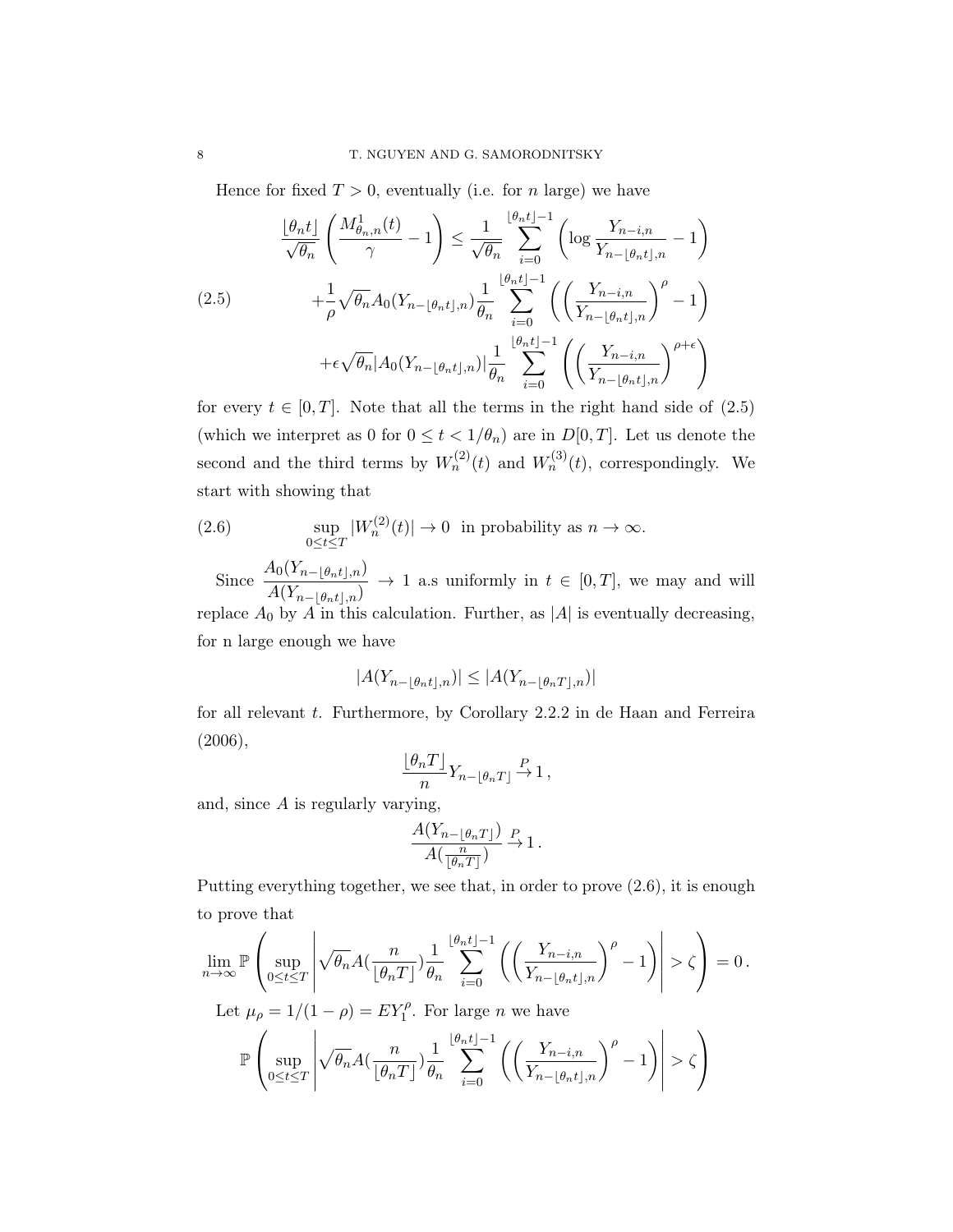$$
\leq \mathbb{P}\left(\sup_{0\leq t\leq T}\left|\sqrt{\theta_n}A\left(\frac{n}{\lfloor \theta_n T\rfloor}\right)\frac{1}{\theta_n}\sum_{i=0}^{\lfloor \theta_n t\rfloor-1}\left(\left(\frac{Y_{n-i,n}}{Y_{n-\lfloor \theta_n t\rfloor,n}}\right)^{\rho}-\mu_{\rho}\right)\right|>\zeta/2\right),\,
$$
since

$$
\sqrt{\theta_n}A\big(\frac{n}{\lfloor \theta_n T\rfloor}\big)\to 0
$$

as  $n \to \infty$ , by the growth assumption on the sequence  $(\theta_n)$ . The process above is a step function with jumps at multiples of  $\frac{1}{6}$  $\frac{1}{\theta_n}$ , hence largest value of the process is achieved at one of these steps. Therefore, the above probability does not exceed

$$
\sum_{j=1}^{\lfloor T\theta_n \rfloor} \mathbb{P}\left( \left| \sqrt{\theta_n} A(\frac{n}{\lfloor \theta_n T \rfloor}) \frac{1}{\theta_n} \sum_{i=0}^{j-1} \left( \left( \frac{Y_{n-i,n}}{Y_{n-j,n}} \right)^{\rho} - \mu_{\rho} \right) \right| > \zeta/2 \right)
$$
  

$$
\leq \sum_{j=1}^{\lfloor T\theta_n \rfloor} \left( \sqrt{\theta_n} A(\frac{n}{\lfloor \theta_n T \rfloor}) \right)^2 \frac{4}{\zeta^2 \theta_n^2} E\left[ \sum_{i=0}^{j-1} \left( \left( \frac{Y_{n-i,n}}{Y_{n-j,n}} \right)^{\rho} - \mu_{\rho} \right) \right]^2.
$$

For each fixed j, by the Renyi representation,  $\left\{\frac{Y_{n-i,n}}{Y_{n-j,n}}\right\}_i$  $\stackrel{d}{=} \left\{Y^*_{j-i,j}\right\}_i$ where  $Y_0^*, Y_1^*, \ldots, Y_{j-1}^*$  are, once again, i.i.d. Pareto(1) random variables. Therefore,

$$
E\left[\sum_{i=0}^{j-1} \left( \left(\frac{Y_{n-i,n}}{Y_{n-j,n}}\right)^{\rho} - \mu_{\rho} \right) \right]^2 = j \text{Var}(Y^{*\rho}).
$$

By the growth assumption of the sequence  $(\theta_n)$  we conclude that

$$
\sum_{j=1}^{\lfloor T\theta_n \rfloor} \left( \sqrt{\theta_n} A(\frac{n}{\lfloor \theta_n T \rfloor}) \right)^2 \frac{4}{\zeta^2 \theta_n^2} E\left[ \sum_{i=0}^{j-1} \left( \left( \frac{Y_{n-i,n}}{Y_{n-j,n}} \right)^{\rho} - \mu_{\rho} \right) \right]^2
$$
  

$$
\leq \left( \sqrt{\theta_n} A(\frac{n}{\lfloor \theta_n T \rfloor}) \right)^2 \frac{4}{\zeta^2} \text{Var}(Y^{*\rho}) \frac{1}{\theta_n^2} \sum_{j=1}^{\lfloor T\theta_n \rfloor} j \to 0
$$

as  $n \to \infty$ . This proves (2.6). In the same way we can show that

(2.7) 
$$
\sup_{\delta \le t \le T} |W_n^{(3)}(t)| \to 0 \text{ in probability as } n \to \infty.
$$

Applying the corresponding lower bounds, we see that

$$
(2.8) \qquad \frac{\lfloor \theta_n t \rfloor}{\sqrt{\theta_n}} \left( \frac{M_{\theta_n,n}^1(t)}{\gamma} - 1 \right) - \frac{1}{\sqrt{\theta_n}} \sum_{i=0}^{\lfloor \theta_n t \rfloor - 1} \left( \log \frac{Y_{n-i,n}}{Y_{n-\lfloor \theta_n t \rfloor,n}} - 1 \right) \to 0
$$

 $t \in [\delta, \infty)$ , uniformly on compact intervals, in probability. Next, we recall that  $log Y_1$  is a standard exponential random variable, so that the differences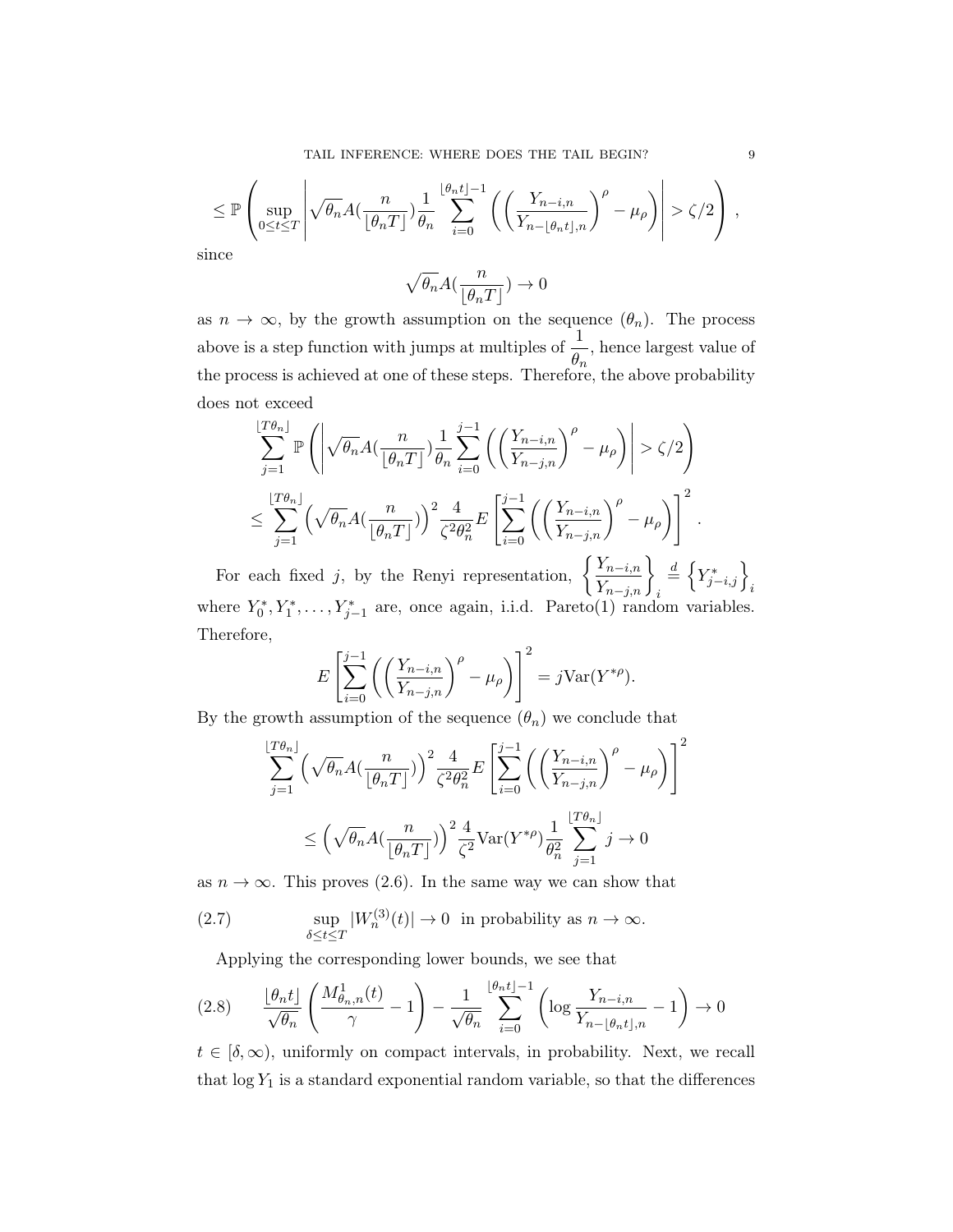log  $Y_{n-i,n}$  – log  $Y_{n-i-1,n}$ ,  $i = 0, 1, ..., n-1$  are independent exponential random variables with the means  $1/(i + 1)$ ,  $i = 0, 1, ..., n - 1$ . Therefore, denoting the *i*th of these exponential random variables by  $E_i/(i+1)$ , we see that for  $k = 1, \ldots, n$ ,

$$
\sum_{i=0}^{k-1} \log \frac{Y_{n-i,n}}{Y_{n-k,n}} = \sum_{i=0}^{k-1} E_i.
$$

Therefore,

(2.9) 
$$
\frac{\lfloor \theta_n t \rfloor}{\sqrt{\theta_n}} \left( \frac{M_{\theta_n,n}^1(t)}{\gamma} - 1 \right) - \frac{1}{\sqrt{\theta_n}} \sum_{i=0}^{\lfloor \theta_n t \rfloor - 1} (E_i - 1) \to 0
$$

 $t \in [\delta, \infty)$ , uniformly on compact intervals, in probability. Squaring (2.4) and repeating the argument gives us

(2.10) 
$$
\frac{\lfloor \theta_n t \rfloor}{\sqrt{\theta_n}} \left( \frac{M_{\theta_n,n}^2(t)}{\gamma^2} - 2 \right) - \frac{1}{\sqrt{\theta_n}} \sum_{i=0}^{\lfloor \theta_n t \rfloor - 1} \left( (E_i^2 - 2) \to 0, \right)
$$

 $t \in [\delta, \infty)$ , uniformly on compact intervals, in probability.

By Theorem 12.6.1 and Remark 12.6.2 in Whitt (2002), the statement of the lemma will follow once we check that

$$
\frac{1}{\sqrt{\theta_n}} \left( \frac{\sum_{i=0}^{\lfloor \theta_n t \rfloor - 1} (E_i - 1)}{\sum_{i=0}^{\lfloor \theta_n t \rfloor - 1} ((E_i^2 - 2)} \right) \Rightarrow \begin{bmatrix} W_1(t) \\ W_2(t) \end{bmatrix}
$$

in  $D^2[\delta,\infty)$ , where  $((W_1(t),W_2(t)), t \ge \delta)$  is a two-dimensional zero mean Brownian motion covariance matrix

$$
\begin{bmatrix} 1 & 4 \\ 4 & 20 \end{bmatrix}.
$$

This is, however, an immediate consequence of the multivariate version of Donsker's theorem; see e.g. Theorem 4.3.5 in Whitt (2002).  $\Box$ 

*Proof of theorem.* We start by showing that for any  $\delta > 0$ ,

(2.11) 
$$
\sqrt{t}Q_n^*(t) \Rightarrow \frac{1}{2}(W_2(t) - 2W_1(t))
$$

in  $D[\delta,\infty)$ , where  $((W_1(t),W_2(t)), t \geq 0)$  is the two-dimensional Brownian motion of Lemma 2.1, and

$$
Q_n^*(t) = \begin{cases} Q_{\lfloor \theta_n t \rfloor, n} & \text{if } \delta \leq t \leq \frac{n}{\theta_n}, \\ Q_{n,n} & \text{if } t > \frac{n}{\theta_n}. \end{cases}
$$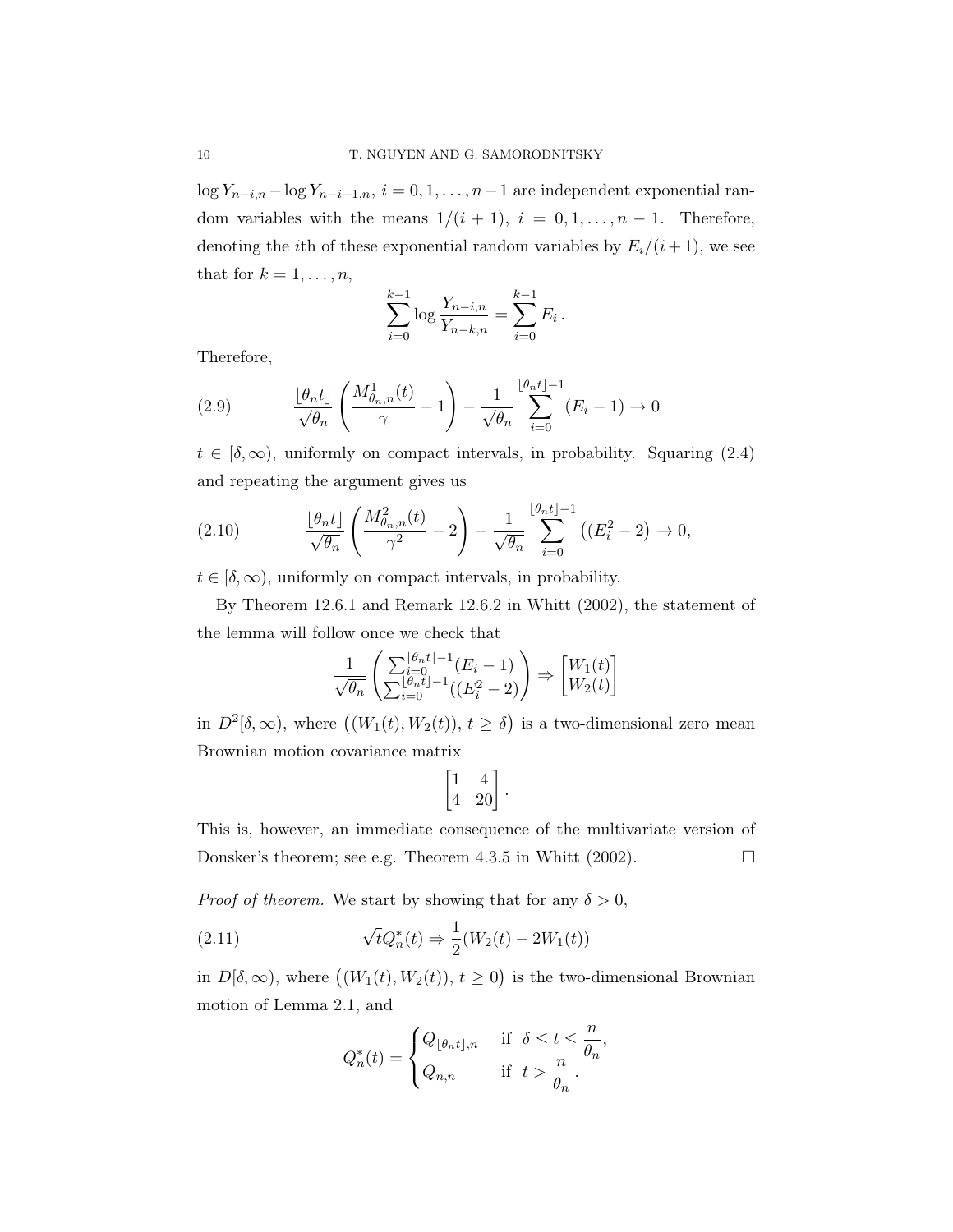By Theorem 16.7 in Billingsley (1999), we have to prove convergence in  $D[\delta, T]$  for each  $\delta < T < \infty$ . Straightforward algebra shows that

$$
\sqrt{t}Q_n^*(t) = \frac{\sqrt{\theta_n}t}{2} \frac{\left(M_{\theta_n,n}^2(t)/\gamma^2 - 2\right) - 4\left(M_{\theta_n,n}^1(t)/\gamma - 1\right)}{\left(M_{\theta_n,n}^1(t)\right)^2/\gamma^2} - \sqrt{\theta_n}t \frac{\left(M_{\theta_n,n}^1(t)/\gamma - 1\right)^2}{\left(M_{\theta_n,n}^1(t)\right)^2/\gamma^2} := V_n^{(1)}(t) - V_n^{(2)}(t),
$$

 $\delta \leq t \leq T$ , while for  $0 \leq t < 1/n$  we define both  $V_n^{(1)}(t) = 0$  and  $V_n^{(2)}(t) = 0$ . Call

$$
D_n^{(1)}(t) = \frac{\sqrt{\theta_n}t}{2} \Big[ \big(M_{\theta_n,n}^2(t)/\gamma^2 - 2\big) - 4\big(M_{\theta_n,n}^1(t)/\gamma - 1\big) \Big], \ \delta \le t \le T.
$$

Since the limiting process in Lemma 2.1 is continuous, the weak convergence holds also in the uniform topology (on  $[\delta, T]$ ), and addition is continuous in this topology. By Lemma 2.1 and continuous mapping theorem we conclude that

$$
D_n^{(1)}(t) \Rightarrow \frac{1}{2}(W_2(t) - 4W_1(t))
$$

in  $D[\delta, T]$ . Furthermore, by Lemma 2.1,

$$
M_{\theta_n,n}^1(t)/\gamma\to 1
$$

uniformly on  $[\delta, T]$  in probability. By Theorem 3.1 in Billingsley (1999) we conclude that

$$
V_n^{(1)}(t) \Rightarrow \frac{1}{2}(W_2(t) - 4W_1(t))
$$

in  $D[\delta, T]$  as well. Similarly,

$$
V_n^{(2)}(t) \to 0
$$

uniformly on  $[\delta, T]$  in probability, so that we may apply Theorem 3.1 in Billingsley (1999) once again and obtain (2.11).

Fix  $x > 0$ , and write

$$
P(N_n \le \theta_n x) = P\left(|Q_{k,n}| \ge \omega \sqrt{\frac{\theta_n}{k}} \text{ for some } 1 \le k \le \theta_n x\right).
$$

Therefore, for  $0 < \delta < x$  we have

$$
P\left(|Q_{k,n}| \ge \omega \sqrt{\frac{\theta_n}{k}} \text{ for some } \theta_n \delta \le k \le \theta_n x\right) \le P(N_n \le \theta_n x)
$$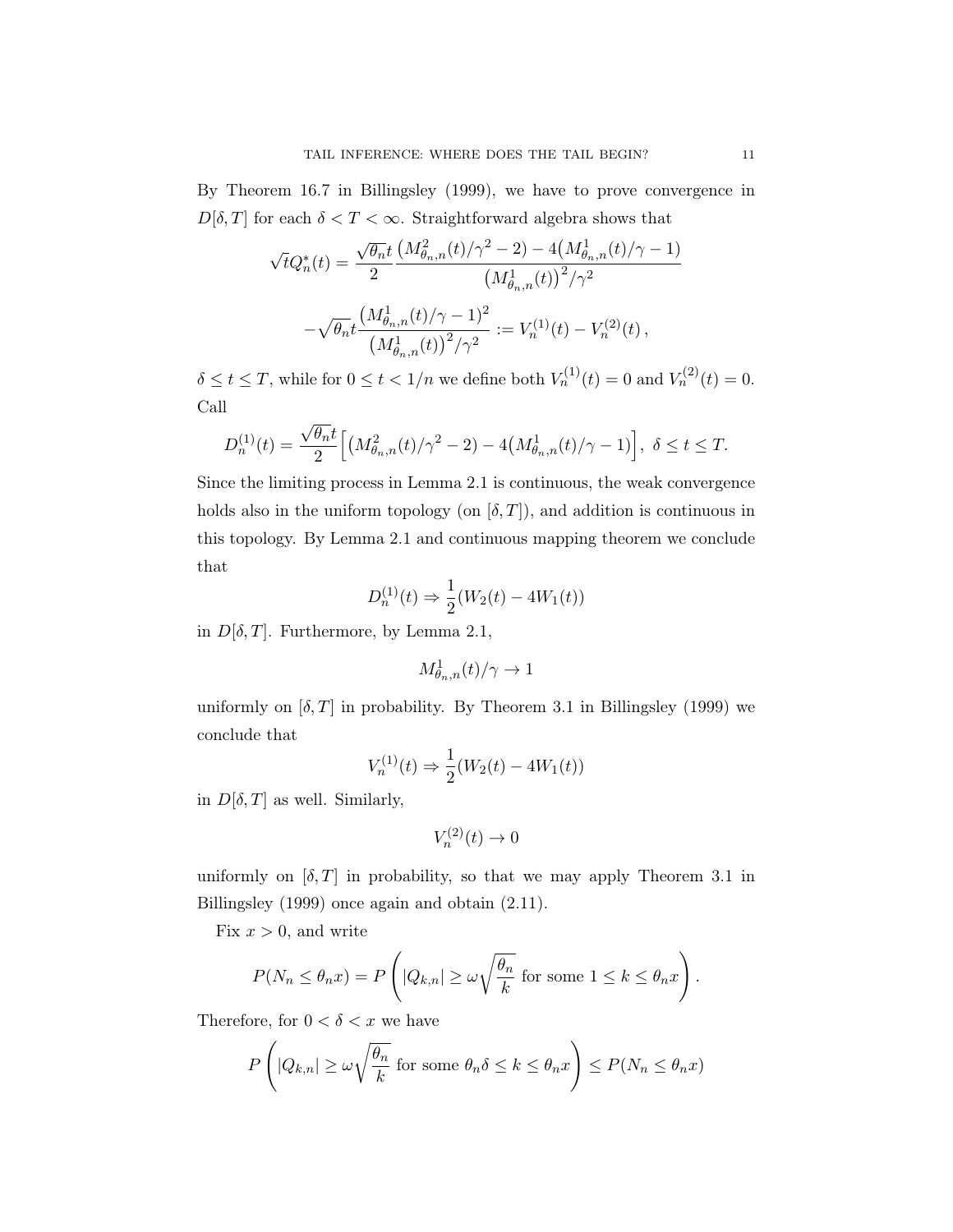$$
\leq P\left(|Q_{k,n}| \geq \omega\sqrt{\frac{\theta_n}{k}} \text{ for some } \theta_n\delta \leq k \leq \theta_n x\right) +P\left(|Q_{k,n}| \geq \omega\sqrt{\frac{\theta_n}{k}} \text{ for some } 1 \leq k \leq \theta_n \delta\right).
$$

We will show that for any  $0 < \delta < x$ 

(2.12)  
\n
$$
\lim_{n \to \infty} P\left(|Q_{k,n}| \ge \omega \sqrt{\frac{\theta_n}{k}} \text{ for some } \theta_n \delta \le k \le \theta_n x\right) = P\left(\sup_{\delta \le t \le x} |B(t)| \ge \omega\right),
$$

where  $(B(t), t \ge 0)$  is a standard Brownian motion, while

(2.13) 
$$
\lim_{\delta \to 0} \limsup_{n \to \infty} P\left(|Q_{k,n}| \ge \omega \sqrt{\frac{\theta_n}{k}} \text{ for some } 1 \le k \le \theta_n \delta\right) = 0.
$$

It will follow from the above relations that

$$
P(N_n \le \theta_n x) \to P\left(\sup_{0 \le t \le x} |B(t)| \ge \omega\right) = P(\tau_\omega \le x),
$$

which is what we need for the statement of the theorem.

Observe that for any  $\delta > 0$ ,

$$
P\left(|Q_{k,n}| \ge \omega \sqrt{\frac{\theta_n}{k}} \text{ for some } \theta_n \delta \le k \le \theta_n x\right)
$$

$$
= P\left(|\sqrt{t}Q_n^*(t)| \ge \sqrt{t}\omega \sqrt{\frac{\theta_n}{[\theta_n t]}} \text{ for some } \delta \le t \le x\right)
$$

$$
= P\left(|\sqrt{t}Q_n^*(t)| \ge \omega(1 + o(1)) \text{ for some } \delta \le t \le x\right)
$$

(with the same  $o(1)$  for all relevant t). Now  $(2.12)$  follows from  $(2.11)$  and the continuity of the supremum distribution of the Brownian motion.

In order to show (2.13), we start with showing that, for any  $\delta > 0$ , both

(2.14) 
$$
\inf_{1 \le k \le \theta_n \delta} M^1_{k,n}
$$
 is stochastically bounded away from 0, and

$$
\sup_{1\leq k\leq \theta_n\delta}M^1_{k,n}
$$
 is stochastically bounded away from infinity.

To see this, we recall from the proof of Lemma 2.1 that

$$
\left(M_{k,n}^1, 1 \le k \le \theta_n \delta\right) = \left(M_{k,n}^{1,Y} \gamma + W_{k,n}, 1 \le k \le \theta_n \delta\right),\,
$$

where  $(M_{k,n}^{1,Y})$  is constructed using the standard Pareto random variables, while

$$
\sup_{1\leq k\leq \theta_n\delta}|W_{k,n}|\to 0\text{ in probability.}
$$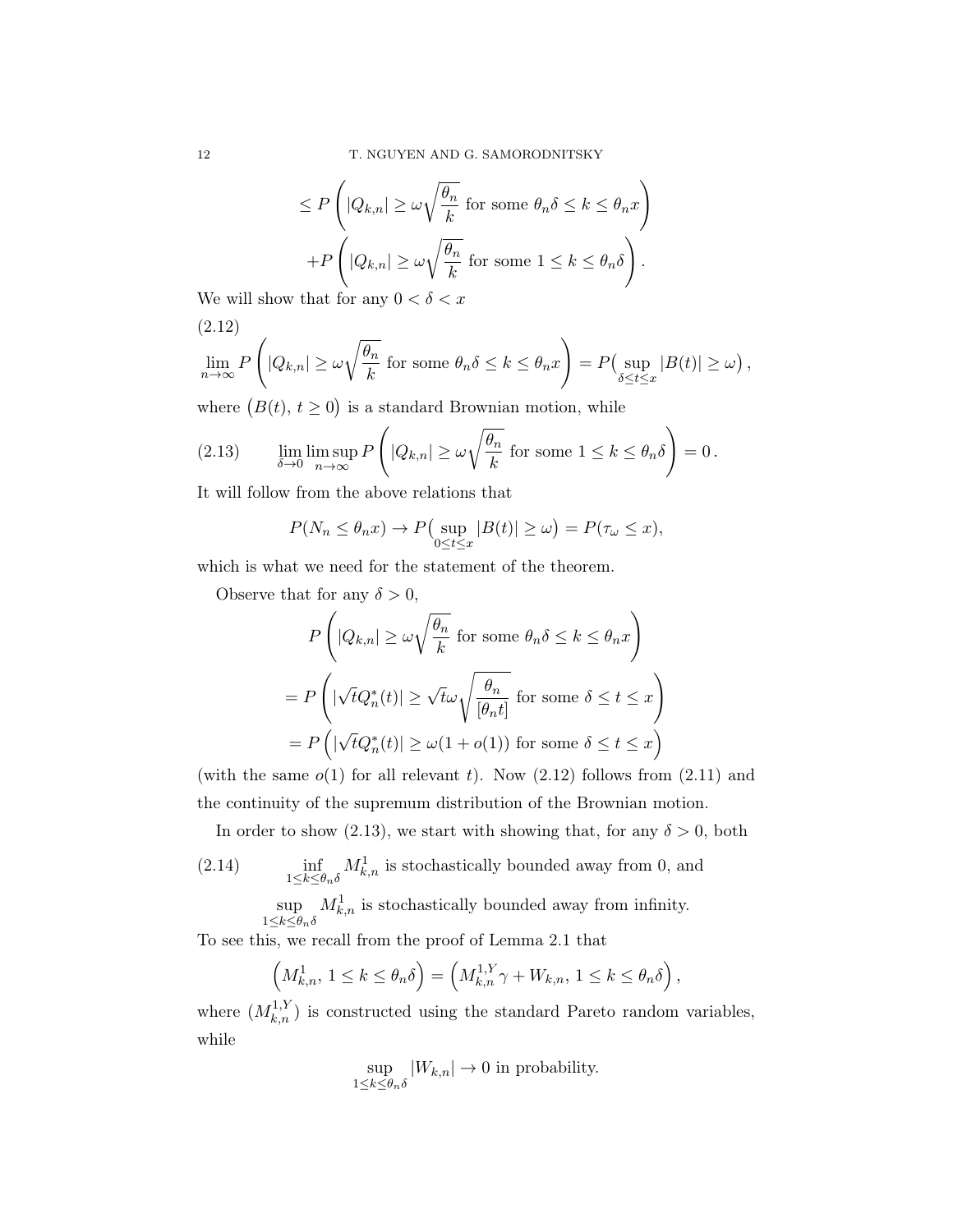Therefore, (2.14) will follow once we check it for the standard Pareto random variables. However, we have seen that, in the latter case,

$$
\left(M_{k,n}^{1,Y}, 1 \leq k \leq \theta_n \delta\right) \stackrel{d}{=} \left(\frac{1}{k} \sum_{i=1}^k E_i, 1 \leq k \leq \theta_n \delta\right),
$$

where  $E_1, E_2, \ldots$  are i.i.d. standard exponential random variables, and, hence, (2.14) follows from the law of large numbers.

We continue by writing

$$
P\left(|Q_{k,n}| \ge \omega \sqrt{\frac{\theta_n}{k}} \text{ for some } 1 \le k \le \theta_n \delta\right)
$$
  
= 
$$
P\left(k \left|\frac{M_{k,n}^2 - 2(M_{k,n}^1)^2}{2(M_{k,n}^1)^2}\right| > \omega \sqrt{\theta_n} \text{ for some } 1 \le k \le \theta_n \delta\right)
$$

and, using (2.14), we see that, in order to prove (2.13), it is enough to prove that

(2.15) 
$$
\lim_{\delta \to 0} \limsup_{n \to \infty} P\left( |R_{k,n}| \ge \omega \sqrt{\theta_n} \text{ for some } 1 \le k \le \theta_n \delta \right) = 0,
$$

where

$$
R_{k,n} = k \frac{M_{k,n}^2 - 2(M_{k,n}^1)^2}{2(M_{k,n}^1)^2}, k = 1, 2, \dots, n.
$$

A straightforward algebra allows us to write the above probability as

$$
P\left(\frac{k}{2}\left|\left(\frac{M_{k,n}^2}{\gamma^2} - 2\right) - 4\left(\frac{M_{k,n}^1}{\gamma} - 1\right)\right|
$$

$$
-2\left(\frac{M_{k,n}^1}{\gamma} - 1\right)^2 \ge \omega\sqrt{\theta_n} \text{ for some } 1 \le k \le \theta_n\delta\right).
$$

By (2.14), we can write now

$$
P\left(|R_{k,n}| \ge \omega \sqrt{\theta_n} \text{ for some } 1 \le k \le \theta_n \delta\right)
$$
  

$$
\le P\left(\frac{k}{2}\left(\left|\frac{M_{k,n}^2}{\gamma^2} - 2\right| + 4\left|\frac{M_{k,n}^1}{\gamma} - 1\right|\right)\right) (1 + K_n) \ge \omega \sqrt{\theta_n}
$$
  
for some  $1 \le k \le \theta_n \delta$ ,

where  $(K_n)$  is a tight family of nonnegative random variables. Since by Lemma 2.1,

$$
P\left(\frac{k}{2}\left(\left|\frac{M_{k,n}^2}{\gamma^2} - 2\right| + 4\left|\frac{M_{k,n}^1}{\gamma} - 1\right|\right) \ge \omega\sqrt{\theta_n} \text{ for some } 1 \le k \le \theta_n\delta\right)
$$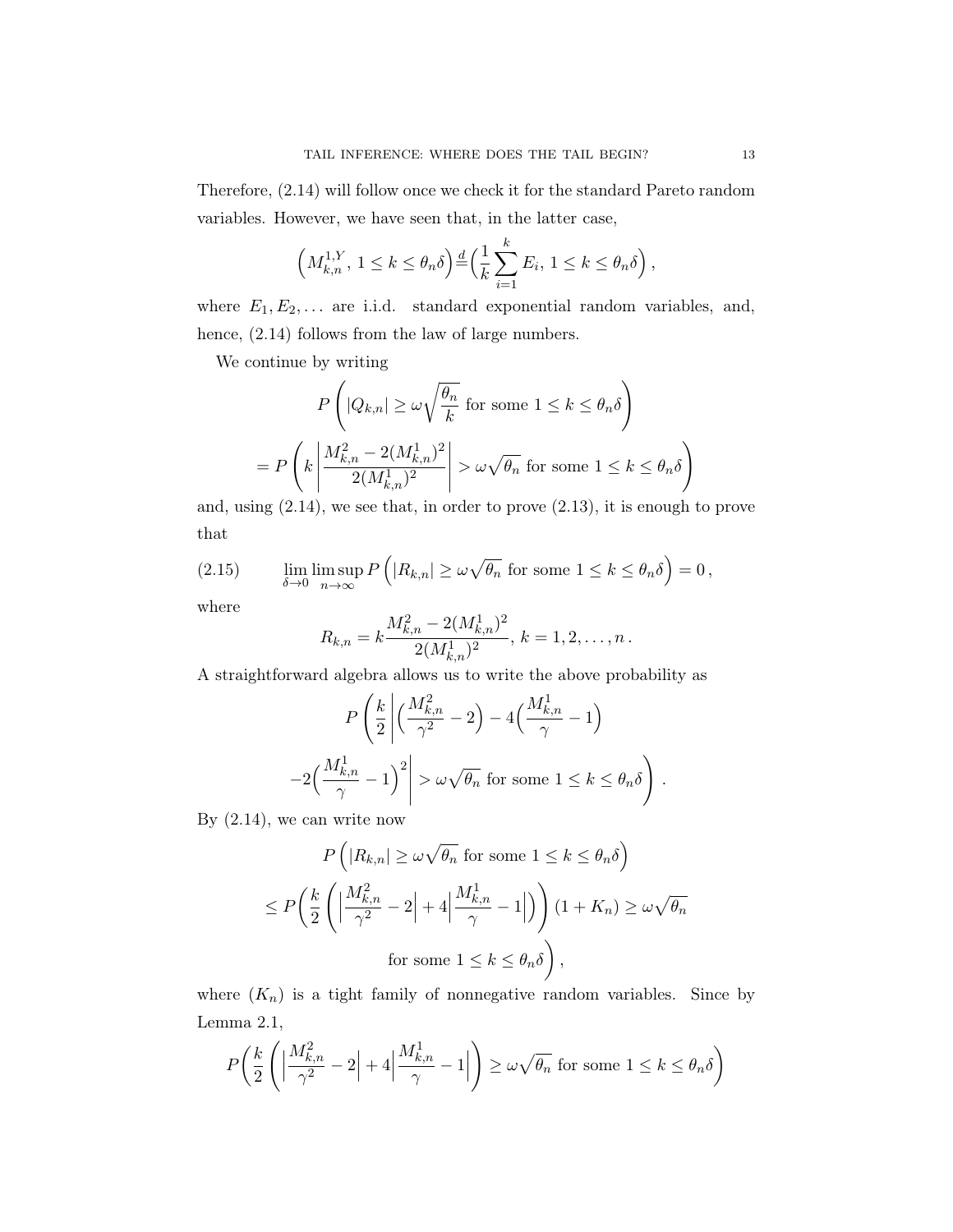$$
= P\left(\sup_{0\leq t\leq \delta} \sqrt{\theta_n} t\left(\left|\frac{M_{\left(\theta_n t\right],n}^2}{\gamma^2} - 2\right| + 4\left|\frac{M_{\left(\theta_n t\right],n}^1}{\gamma} - 1\right|\right) > \omega\right) \newline \to P\left(\sup_{0\leq t\leq \delta} |B(t)| > \omega\right),
$$

where  $(B)$  is some Brownian motion, the claim  $(2.13)$  follows. This completes the proof of the theorem.

The following theorem, which is the main theorem of this section, shows that using the Hill estimator with the random number of upper order statistics given by (2.2) is, indeed, a consistent estimator of  $\gamma = 1/\alpha$ . We also derive a weak limit result for the deviations of the estimator from  $1/\gamma$ . It shows that these deviations are of the order 1/ √  $\overline{\theta_n}$ , which is expected, since by Theorem 1, the number  $N_n$  of the order statistics in the Hill estimator is of the order  $\theta_n$ .

**Theorem 2.** Let  $\theta_n = o\left(n^{\frac{2|\rho|}{1+2|\rho|}}\right)$  as  $n \to \infty$ , and let  $N_n$  be given by (2.2). The Hill estimator based on  $N_n$  upper order statistics is consistent, i.e.

$$
H_{N_n,n} = \frac{1}{N_n} \sum_{i=0}^{N_n-1} \log \frac{X_{n-1,n}}{X_{n-N_n,n}} \xrightarrow{P} \gamma
$$

as  $n \to \infty$ . Furthermore,

(2.16) 
$$
\sqrt{\theta_n} \left( \frac{H_{N_n,n}}{\gamma} - 1 \right) \Rightarrow \frac{G}{(\tau_\omega)^{1/2}},
$$

where G is a standard normal random variable independent of the first hitting time  $\tau_{\omega}$  from Theorem 1.

Proof. The idea is to use a random stopping technique in a weak convergence context. The formulation we will use is the one given in Theorem 2.2.1 in Silvestrov (2004). If, for each n,  $(X_n(t), t \ge 0)$  is a càdlàg process, and  $\tau_n$ is a nonnegative random variable, such that for all  $0 \le a < b < \infty$ ,

(2.17) 
$$
(\tau_n, \sup_{t \in [a,b)} X_n(t)) \Rightarrow (\tau_0, \sup_{t \in [a,b)} X_0(t))
$$

$$
(\tau_n, \inf_{t \in [a,b)} X_n(t)) \Rightarrow (\tau_0, \inf_{t \in [a,b)} X_0(t))
$$

for some continuous process  $(X_0(t), t \geq 0)$  and a nonnegative random variable  $\tau_0$ , then  $X_n(\tau_n) \Rightarrow X_0(\tau_0)$ .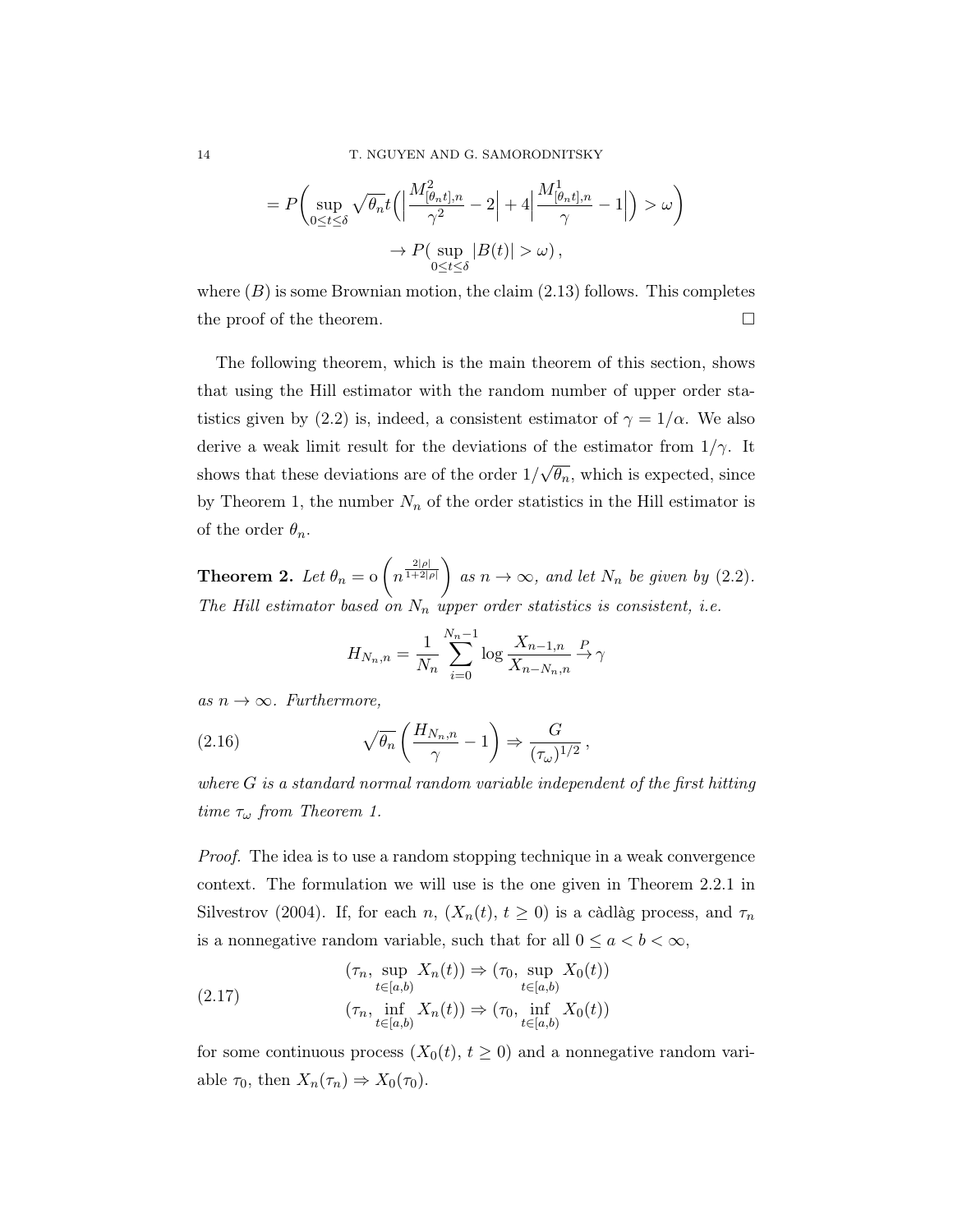It is, clearly, enough to prove the weak convergence (2.16), as the consistence of the estimator would then follow automatically. Note that (2.16) is equivalent to

(2.18) 
$$
\sqrt{\theta_n} \frac{1}{N_n} \sum_{i=0}^{N_n-1} \left( \frac{1}{\gamma} \log \frac{X_{n-1,n}}{X_{n-N_n,n}} - 1 \right) \Rightarrow \frac{G}{(\tau_\omega)^{1/2}}.
$$

We will prove that, for any  $\delta > 0$ ,

$$
(2.19) \quad \sqrt{\theta_n} \frac{1}{N_n \vee \theta_n \delta} \sum_{i=0}^{\lceil N_n \vee \theta_n \delta \rceil - 1} \left( \frac{1}{\gamma} \log \frac{X_{n-1,n}}{X_{n-\lceil N_n \vee \theta_n \delta \rceil,n}} - 1 \right) \Rightarrow \frac{G}{(\tau_\omega \vee \delta)^{1/2}}.
$$

The claim (2.18) would then follows from (2.13).

Note the that expression in the left hand side of (2.19) results from a substitution of the random time

$$
\tau_n = \max\left(\delta, \frac{N_n}{\theta_n}\right)
$$

into the càdlàg process

$$
V_n(t) = \sqrt{\theta_n} \frac{1}{\theta_n t} \sum_{i=0}^{[\theta_n t]-1} \left(\frac{1}{\gamma} \log \frac{X_{n-1,n}}{X_{n-[\theta_n t],n}} - 1\right), t \ge \delta.
$$

According to (2.17) and to self-similarity of the Brownian motion, it is enough to check that for all  $\delta \le a < b < \infty$ ,

(2.20) 
$$
\left(\max\left(\delta, \frac{N_n}{\theta_n}\right), \sup_{t \in [a,b)} V_n(t)\right) \Rightarrow \left(\tau_\omega \vee \delta, \sup_{t \in [a,b)} \frac{B(t)}{t}\right),
$$

where  $\tau_{\omega}$  is, as before, the first hitting time of a standard Brownian motion, independent of another standard Brownian motion B. We also need to prove an analogous statement with suprema replaced by infima but, since the two statements can be proved in the same way, we concentrate on suprema only.

In order to prove (2.20), it is enough to show that for any  $x \ge \delta$  and  $y \ge 0$ ,

$$
P\Big(N_n \leq \theta_n x, \sup_{t \in [a,b)} V_n(t) \leq y\Big) \to P\Big(\tau_\omega \leq x, \sup_{t \in [a,b)} \frac{B(t)}{t} \leq y\Big).
$$

We have seen in an analogous situation in the proof of Theorem 1 that this statement will follow once we check that for any  $0 < \delta' < x$ ,

$$
P\left(\theta_n \delta' \le N_n \le \theta_n x, \sup_{t \in [a,b)} V_n(t) \le y\right)
$$
  

$$
\to P\left(\sup_{\delta' \le t \le x} |B_1(t)| \ge \omega, \sup_{t \in [a,b)} \frac{B(t)}{t} \le y\right),
$$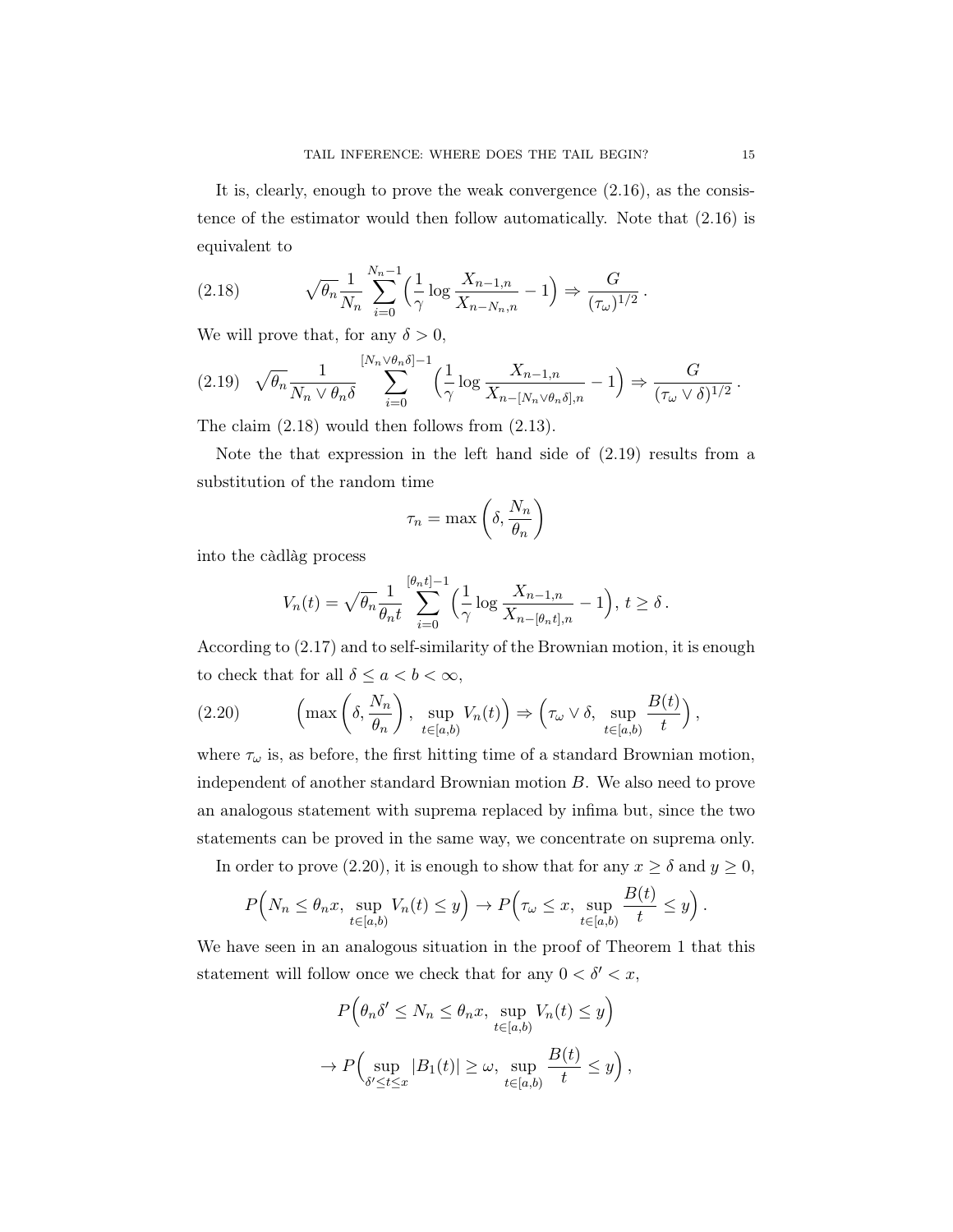where  $B$  and  $B_1$  are independent standard Brownian motions, which, in turn, will be implied by the statement

(2.21) 
$$
P\Big(\sup_{\delta' \le t \le x} |\sqrt{t} Q_n^*(t)| \ge w, \sup_{t \in [a,b)} V_n(t) \le y\Big) \rightarrow P\Big(\sup_{\delta' \le t \le x} |B_1(t)| \ge \omega, \sup_{t \in [a,b)} \frac{B(t)}{t} \le y\Big).
$$

To this end note that

$$
V_n(t) = \frac{1}{t} \left[ \sqrt{\theta_n} t \left( \frac{M_{\theta_n,n}^1(t)}{\gamma} - 1 \right) \right],
$$

and the map  $(f(t), t \ge \delta) \to (f(t)/t, t \ge \delta)$  is continuous on  $D[\delta, \infty)$ . Therefore, the argument leading to (2.11) applies, and it gives us the joint convergence

$$
\begin{bmatrix}\n\sqrt{t} \, Q_n^*(t), \, t \ge \delta' \\
V_n(t), \, t \ge \delta'\n\end{bmatrix} \Rightarrow \begin{bmatrix}\n\frac{1}{2} \big( W_2(t) - 4W_1(t) \big), \, t \ge \delta' \\
\frac{W_1(t)}{t}, \, t \ge \delta'\n\end{bmatrix},
$$

where  $W_1$  and  $W_2$  are as in Lemma 2.1. It is a simple matter to compute the correlations and check that  $W_1$  and  $(W_2 - 4W_1)/2$  are independent standard Brownian motions. Therefore, (2.21) follows, and the proof of the theorem is complete.  $\Box$ 

Remark 3. We have already mentioned that, according to Theorem 2, the deviations of our estimator from the true value of  $\gamma$  are of the order 1/ √  $\overline{\theta_n}.$ Since, under conditions of that theorem, the rate of growth of  $\theta_n$  can go all the way up to  $n^{\frac{2|\rho|}{1+2|\rho|}}$ , our estimator can almost achieve the optimal rate of decay of the asymptotic deviation from the true  $\gamma$ , given by  $n^{\frac{-|\rho|}{1+2|\rho|}}$ ; see e.g. Danielsson et al. (2001). Since the exponent  $\rho$  of the second order regular variation (2.3) is unknown, one could, potentially, combine our method with the bootstrap technique of Danielsson et al. (2001). We do not pursue this approach. In fact, our goal is not necessarily asymptotic efficiency, since for some distributions it can take a very long time until these asymptotics become effective. Our goal is, rather, determining, for a given sample size, which (upper) part of the sample appears, statistically, to be consistent with being in the tail region. For this purpose, sequences  $(\theta_n)$  that increase at a much slower rate, appear to be appropriate. In fact, as the reader will see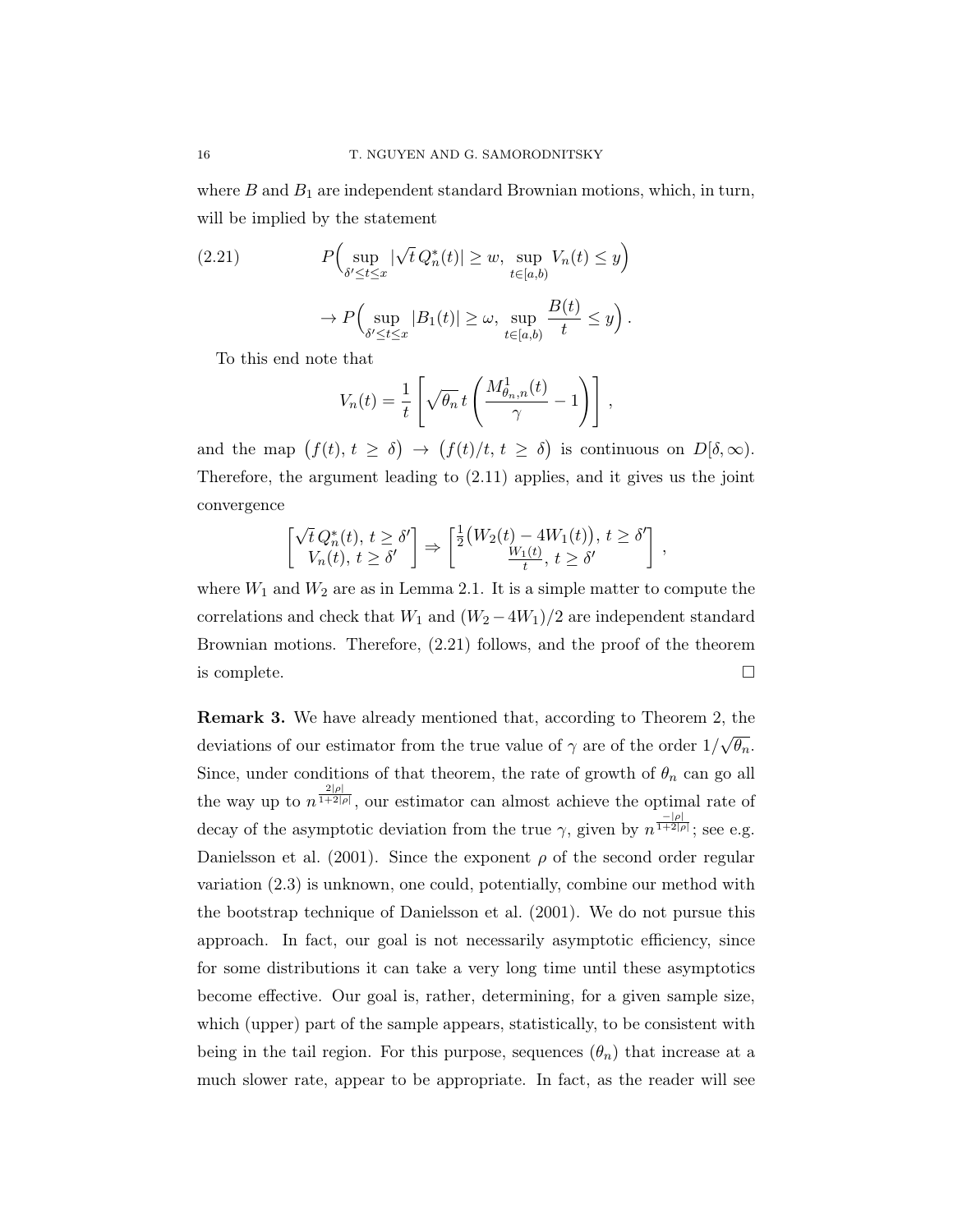in the subsequent sections, we advocate using logarithmically fast increasing sequences.

#### 3. Testing the estimator on simulated data

In this section we evaluate our procedure (2.2) for selecting the number of upper order statistics in the Hill estimator on simulated univariate data. We compare the resulting performance of the estimator with the bootstrap procedure of Danielsson et al. (2001) , the optimal sample fraction choice of Drees and Kaufmann (1998), and to the original testing procedure of Hill (1975). For the test data we choose i.i.d. samples from the Student-t distribution and from the symmetric stable distribution. We have chosen these distributions because the "usual" Hill plots are often difficult to interpret in these cases. Recall that for the Student-t distribution, the tail exponent  $\alpha$  is equal to the number of degrees of freedom. For the Student-t distribution we considered the cases  $\alpha = 1, 3, 4$ , while for the stable distribution, we tested the cases  $\alpha = 1$  and  $\alpha = 1.7$ .

The Hill estimator has been shown to be consistent not only on i.i.d. data but also under certain kinds of dependence, (see Hsing (1991), Resnick and Stărică (1995), Resnick and Stărică (1998)). This includes the class of moving average processes, and we also test our estimator on the  $MA(1)$ process  $Y_t = X_t + X_{t-1}$  where  $X_t$  are i.i.d. Student-t random variables with 3 degrees of freedom. The tail index in this case is equal to 3.

We have tested our estimator with logarithmic sequences  $\theta_n = \log n$  and  $\theta_n = (\log n)^2$ . In all cases we chose  $\omega$  to be the 95th quantile of the standard normal distribution. The results of the simulation are displayed in the tables below. Table 1 and 2 present the results using sample size  $n = 5000$  and  $n = 50000$  of absolute values of the above distribution respectively. Each simulation was performed 250 times. The following information is displayed.

- The testing procedure suggested by Hill (1975) using the moment statistic with significant level .05.
- Our choice of the sample fraction  $N_n$  with  $\theta_n = \log n$ .
- Our choice of the sample fraction  $N_n$  with  $\theta_n = (\log n)^2$ .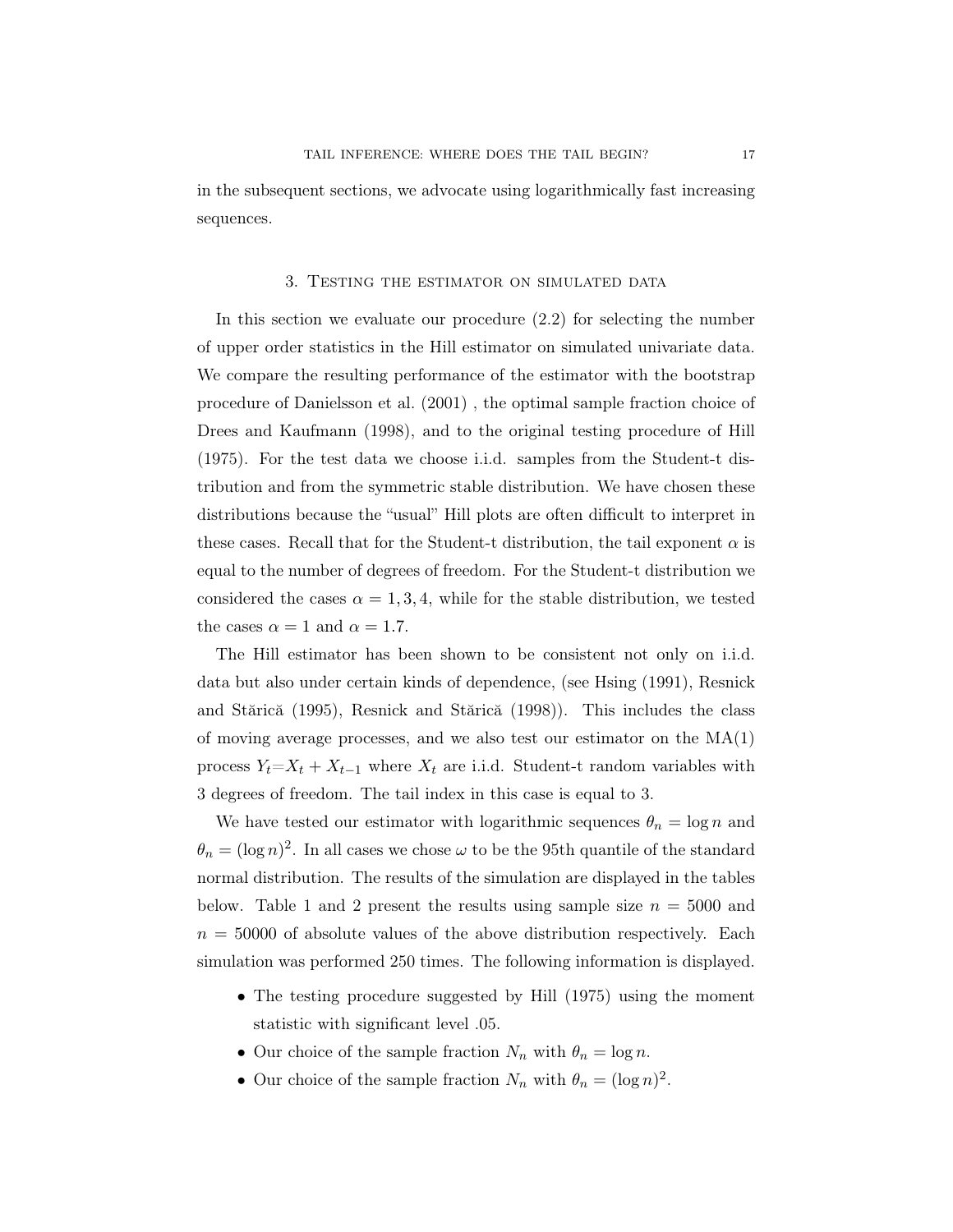- The choice of sample fraction using bootstrap method proposed by Danielsson et al. (2001) with  $n_1$  going from 1000 to 4000 in increments of 250 for sample size 5000 and from 10000 to 35000 in increments of 2500 for sample size 50000. In both case the number of bootstrap samples is 500.
- $\bullet$  The optimal sample fraction choice  $k_{opt}$  of Drees and Kaufmann (1998) with the initial  $\tilde{\beta}_n$  based on the upper  $2\sqrt{n}$  order statistics,  $r_n = 2.5 \tilde{\beta}_n n^{25}, \psi = .7 \text{ and } \rho_0 = 1.$

The results in Table 1 and Table 2 indicate that we consistently obtain good results with  $\theta_n = (\log n)^2$ . Our choice of the number of order statistics to use in the Hill estimator performs reasonably well with both moderate and large sample sizes. Its computational complexity is significantly lower than that of the competing methods. In particular, our estimator significantly outperform the other estimators in the notoriously difficult case of the stable distribution with parameter  $\alpha = 1.7$ .

#### 4. Estimation of the spectral measure

It is particularly important to have a procedure to determine which part of the sample belongs to the tail region, in the multivariate context. Our approach, discussed above in the univariate context, can be conveniently applied in the multivariate context as well. In this section we explore, on simulated bivariate data, how well our approach detects the tail region.

We recall briefly the notion of multivariate regular variation; see Resnick  $(2007)$  for details. The distribution of a d-dimensional random vector X is said to be regularly varying with index  $\alpha$  if there exists a random vector  $\Theta$ taking values on the unit sphere  $\mathcal{S}^{d-1}$  in  $\mathbb{R}^d$  such that

(4.1) 
$$
\lim x \to \infty \frac{P(|X| > tx, \frac{X}{|X|} \in B)}{P(|X| > x)} = t^{-\alpha} P(\Theta \in B)
$$

for all  $\Theta$ -continuity Borel subsets of  $S^{d-1}$ . This, clearly, implies that all marginal distributions are also regularly varying with index  $\alpha$ , and the same is true for the length (the radial component) of the observations. The law of Θ on the unit sphere is called the (normalized) spectral measure.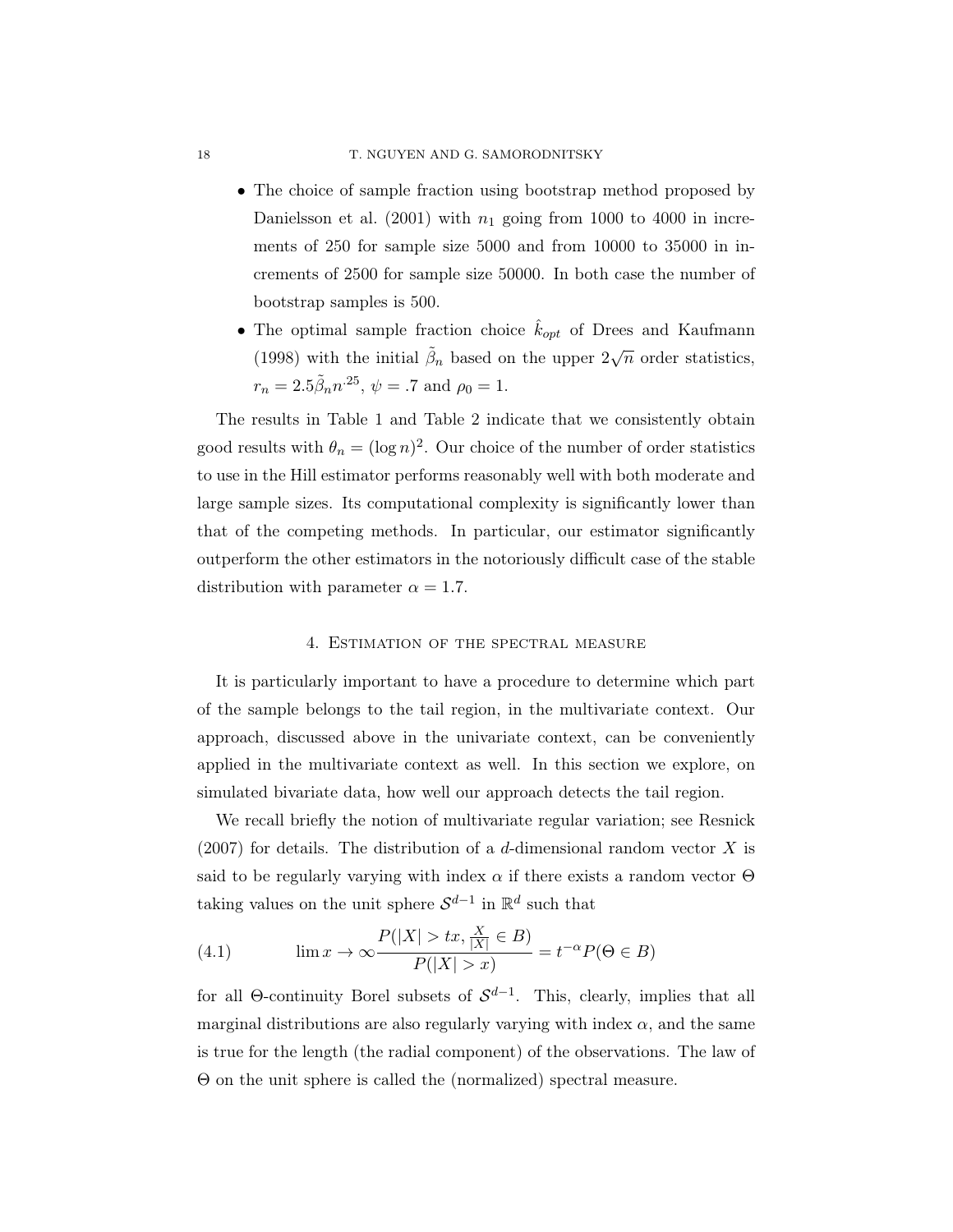| $k_{opt}$                                                      | RMSE        | 6629               | 3358                                                                 | 0391   | 5283   | 0404   |  |
|----------------------------------------------------------------|-------------|--------------------|----------------------------------------------------------------------|--------|--------|--------|--|
|                                                                | Mean        | 3.4270             | 2.7669                                                               | .9965  | 2.2138 | .9912  |  |
| Bootstrap                                                      | <b>RMSE</b> | 6289.              | .4383                                                                | .0502  | .5654  | .0689  |  |
|                                                                | Mean        | 3.6135             | 2.8490                                                               | .9881  | 2.2515 | 9945   |  |
| $\frac{N_n, \theta_n = (\log n)^2}{\text{Mean}}$               |             | .6510              | .3657                                                                | 0880   | .3887  | 0855   |  |
|                                                                | Mean        | 3.4568             | 2.7726                                                               | 1.0109 | 2.0013 | 1.0099 |  |
| $\frac{N_n, \theta_n = \log n}{\text{Mean} \quad \text{RMSE}}$ |             | .9128              | .7434                                                                | .2203  | 4586   | .2567  |  |
|                                                                |             | 4.0496             | 3.1460                                                               | 1.0738 | 1.9401 | 1.0684 |  |
| 目                                                              | <b>RMSE</b> | 1.7098             | .9843                                                                | .3937  | 6951   | .1683  |  |
|                                                                | Mean        | 2.7794             | 2.1719                                                               | .9326  | 2.0347 | 8965   |  |
|                                                                |             |                    |                                                                      |        |        |        |  |
| Aethod                                                         | Dist.       | ${\rm Student}(4)$ | Stable(1.7)<br>${\rm Student}(3)$<br>${\rm Student}(1)$<br>Stable(1) |        |        |        |  |

MA(1)

ო

 $\overline{3}$  | 2.8335 | 1.8239 | 3.8765 | 1.6059 | 3.1434 |  $\overline{.5232}$  | 3.1365 |  $\overline{.5647}$  | 3.0955 |  $\overline{.3708}$ 

 $1.6059$  3.1434

 $.3708$ 

3.0955

 $-5647$ 

 $\overline{3.1365}$ 

 $.5232$ 

TABLE 1. Simulation with  $n = 5000$ 

TABLE 2. Simulation with  $n = 50000$ 

| kopt                             | <b>RMSE</b>                                  | 4217             |                   | $\frac{1839}{0159}$     | 620+               | 0165             | $\frac{222}{1775}$ |
|----------------------------------|----------------------------------------------|------------------|-------------------|-------------------------|--------------------|------------------|--------------------|
|                                  | Mean                                         | 3.6080           | 2.8490            | .9970                   | 2.1057             | .9965            | 3.0898             |
|                                  | <b>RMSE</b>                                  | 5282             | $\overline{3013}$ | .0215                   | 5288               | 0204             | .2113              |
| Bootstrap                        | Mean                                         | 3.7690           | 2.8900            | $\frac{656}{255}$       | 2.2276             | 8166.            | 3.1014             |
| $N_n, \theta_n = (\log n)^2$     | RMSE                                         | $\frac{4743}{ }$ | 2245              | 0697                    | 1670               | $\frac{1}{2010}$ | .4743              |
|                                  | Mean                                         | 3.7958           | 1686.7            | $\frac{1.0103}{1.7733}$ |                    | 1.0079           | 3.1893             |
|                                  | $\frac{N_n, \theta_n = \log n}{\text{Mean}}$ | 1.0055           |                   | .2382                   | .3935              | .2022            | 1.2982             |
|                                  |                                              | 4.2361           | 3.1677            | 1.0857                  | 1.8276             | 1.0480           | 3.5814             |
| 畐                                | RMSE                                         | 1.5064           | 6734              | 2182                    | .5303              | .1357            | 5.4884             |
|                                  | Mean                                         | 3.2954           | 2.5280            | .9499                   | 2.0894             | 8096.            | 3.6480             |
| ${\rm A}{\rm et}{\rm h}{\rm od}$ | ð                                            |                  |                   |                         | $\overline{1}$ . T |                  |                    |
|                                  | Dist.                                        | Student(4)       | Student(3)        | Student(1)              | Stable(1.7)        | Stable(1)        | MA(1)              |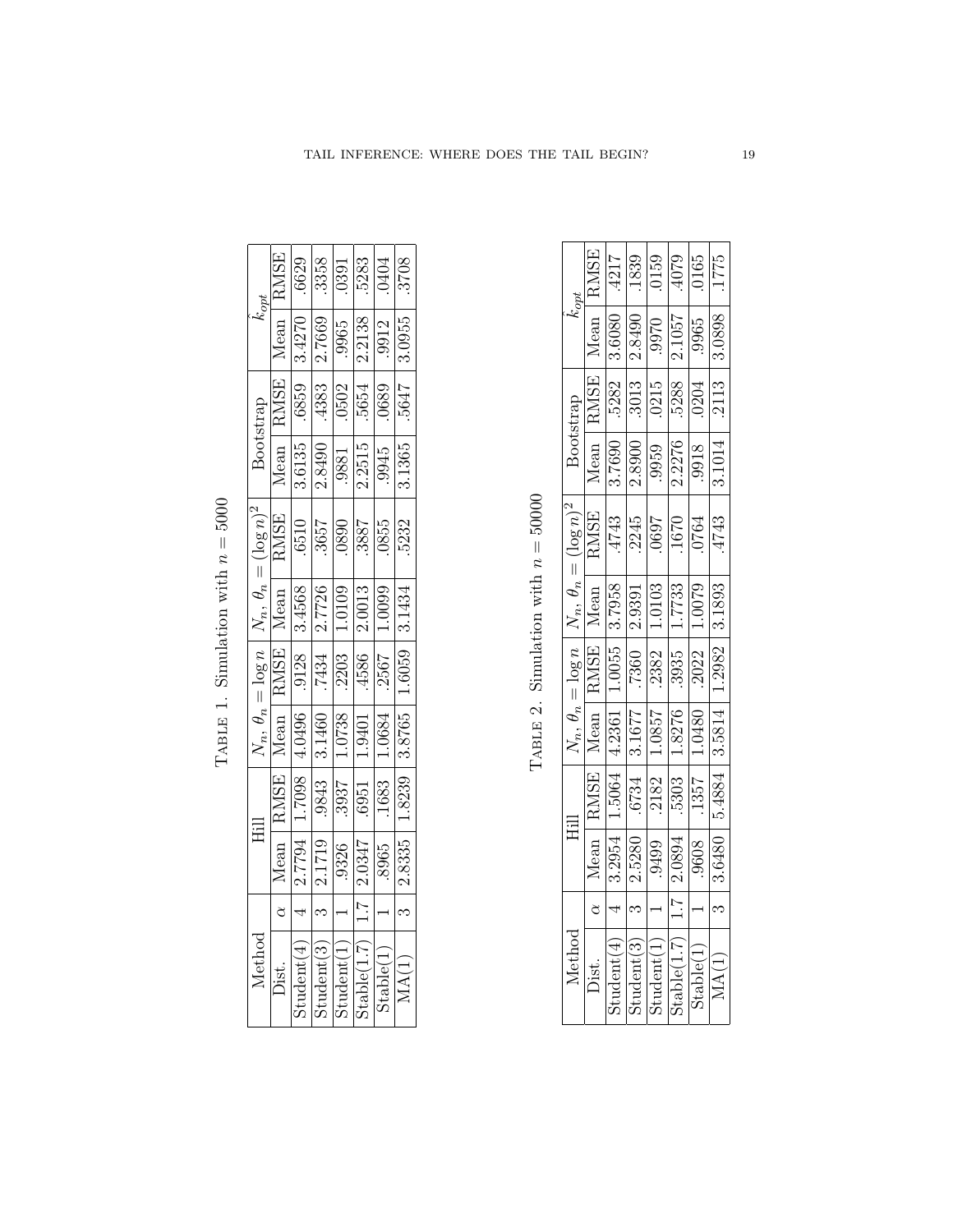The natural way to estimate the spectral measure is via

$$
\hat{\mu}(B) = \frac{\sum_{i=1}^{n} 1_{(|X_i| > m, \frac{X_i}{|X_i|} \in B)}}{\sum_{i=1}^{n} 1_{(|X_i| > m)}};
$$

see Resnick  $(2007)$ . Here where m is some threshold, usually chosen to be one of the upper order statistics  $R_{(k)}$  of the radial components of  $X_i$ s. The task is to select this threshold so as to base the estimator on the maximal number of observations that fall in the tail region. One approach is to use the socalled "Stărică plots", introduced in Stărică (1999) and involving plotting the radial order statistics via  $\left\{ \left( \frac{R_{n-j}}{R_{n-k}}, \frac{R_{n-j}}{R_{n-k}} \right) \right\}$  $R_{n-k}$ j  $\left\{\frac{j}{k}\right\}, 1 \leq j \leq n\right\}$  for different values of k (see Resnick  $(2007)$ ), p. 314. A "good" choice of k would result in a plot staying, roughly, around the value equal to 1, and one would use in estimating the spectral measure the observations corresponding to the radial upper order statistics from that  $k$  on. This procedure is mostly done visually. The automated procedure to pick  $k$  by minimizing some distance function does not generally seem to be reliable.

Our testing procedure for deciding which observations to use in estimating the spectral measure is as follows. We partition the unit sphere  $\mathcal{S}^{d-1}$  into s subsets. If there is a sufficient number of observations with the spherical component faling in the *i*th subset, say,  $S_i$ , we apply  $(2.2)$  to the radial components of these observations and determine the value, say,  $r_i^*$ , so that all observations with the spherical component in  $S_i$  and radial component greater than  $r_i^*$ , are taken to be in the tail region. We then use  $m = \max_i r_i^*$ in the estimation of the tail measure. In the case of a nonnegative bivariate sample, for instance, we simply use  $S_i = [(i-1)\frac{\pi}{2s}, i\frac{\pi}{2s}]$  $\frac{n}{2s}$ } for  $i = 1, 2, ..., s$ .

We first simulate 5000 i.i.d. bivariate random vectors whose coordinate are independent Pareto(1) random variables. The true spectral measure puts equal mass at 0 and  $\frac{\pi}{2}$ , and nowhere else.

Based on our simulation, any k between 1000 and 2000 seems to produce an acceptable Stărică plot. The plot for the case  $k = 1000$  is show in Figure 1. In Figure 2, we plot the cdf of the spectral measure using our method of choosing sample fraction with  $s = 1$  and choices of  $\theta_n$ . We also plot the cdf using the 1000th order statistic of the radius as threshold. The Stărică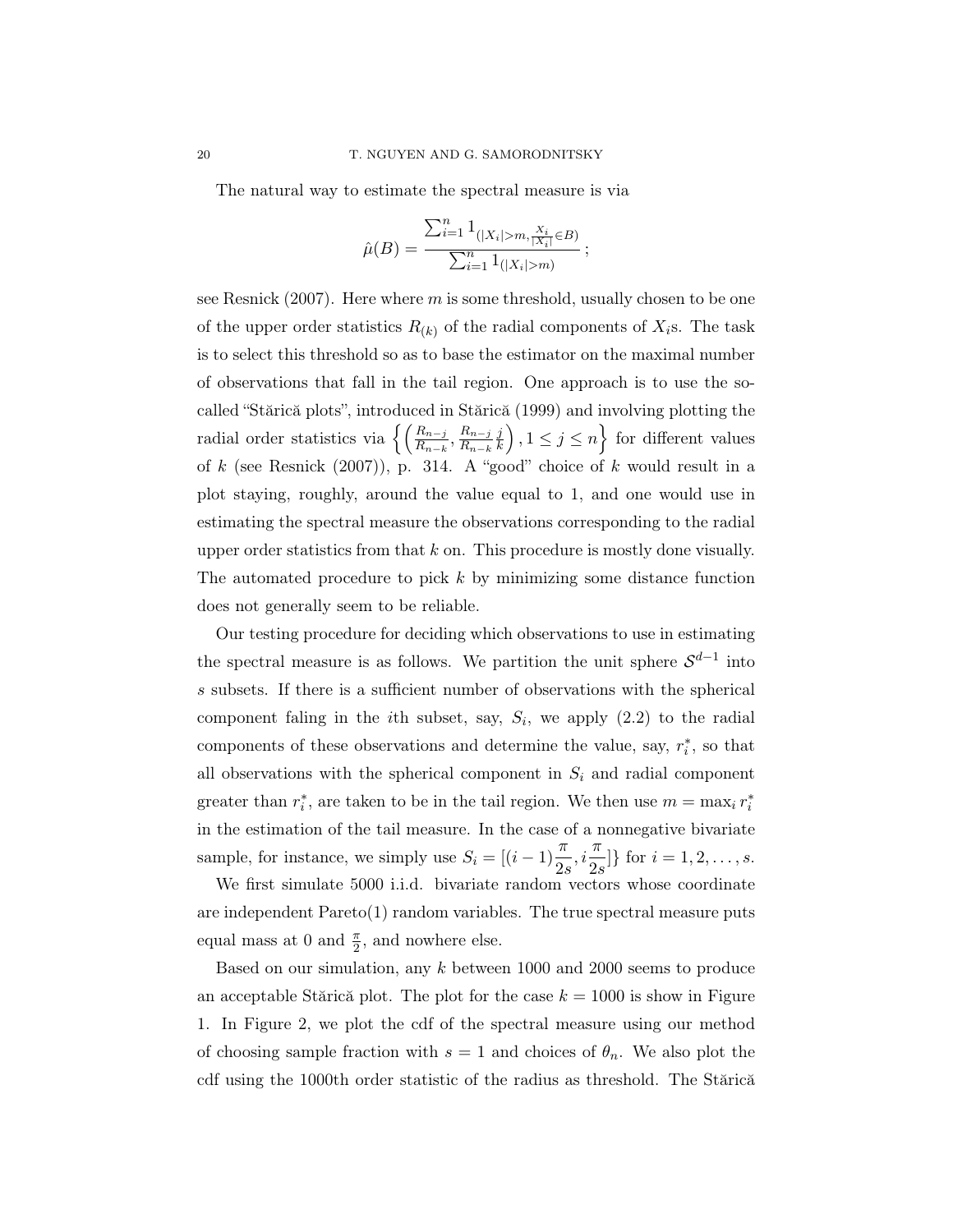method appears to take too much data into account, and our method with  $\theta_n = \log n$  on the other hand takes too little data. Overall, the choice  $\theta_n = (\log n)^2$  appears to perform the best.



FIGURE 1. Starica plots for 5000 bivariate independent Pareto random variables using  $k = 1000$ 



FIGURE 2. The spectral measure of 5000 independent bivariate Pareto random variables.

In order to explore what might happen of the multivariate observations are not, sequentially, i.i.d., we simulated 5000 absolute values of observations from a bivariate MA(1) model

$$
\begin{pmatrix} Y_{1,i} \\ Y_{2,i} \end{pmatrix} = \begin{pmatrix} X_{1,i} + X_{1,i-1} + Z_i \\ X_{2,i} + X_{2,i-1} + Z_i \end{pmatrix} ,
$$

where  $X_{j,i}, j \in \{1,2\}, i \in \{1,2,...,n\}$  are i.i.d. Student-t random variables with 3 degrees of freedom,  $Z_i$  are i.i.d. standard normal random variables,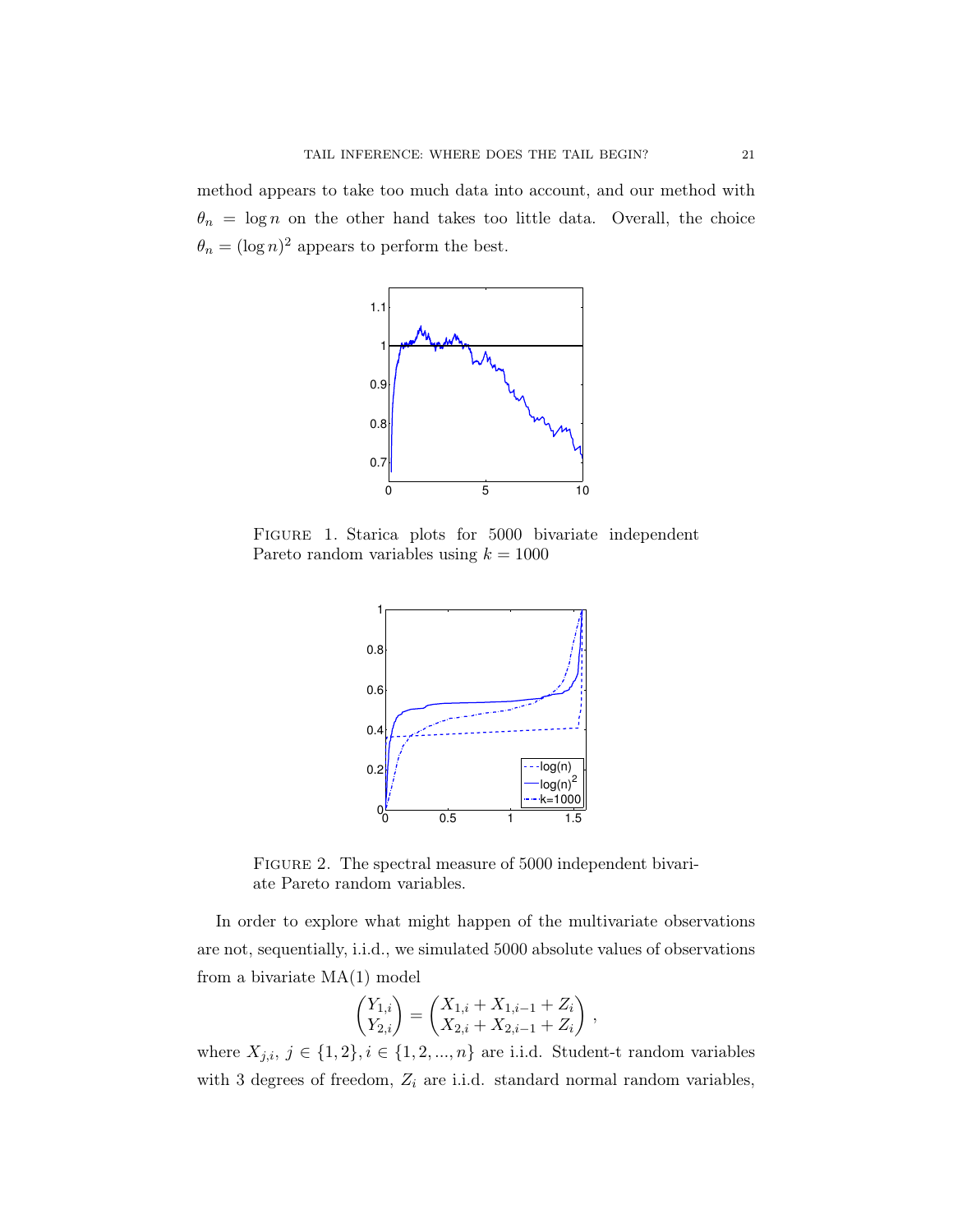and  $\{X_{j,i}\}\$ and  $\{Z_i\}$  are independent. Once again, the true spectral measure has equal mass at 0 and  $\frac{\pi}{2}$ .

The Stărică plot for  $k = 100$  is shown in Figure 3. In our simulations, any k from 50 to 500 produced similar Stărică plots, so it was hard to choose one of them as the best. In Figure 4, we plot the cdf of the spectral measure using our method of choosing sample fraction with  $s = 1$  and two choices of  $\theta_n$ . We also plot the cdf using the 100th order statistic of the radius as the threshold. The figure shows that none of the estimators performed particularly well in this situation.



FIGURE 3. Starica plots for 5000 realizations of bivariate ARMA using  $k=100$ 



Figure 4. The spectral measure of 5000 realizations of bivariate ARMA.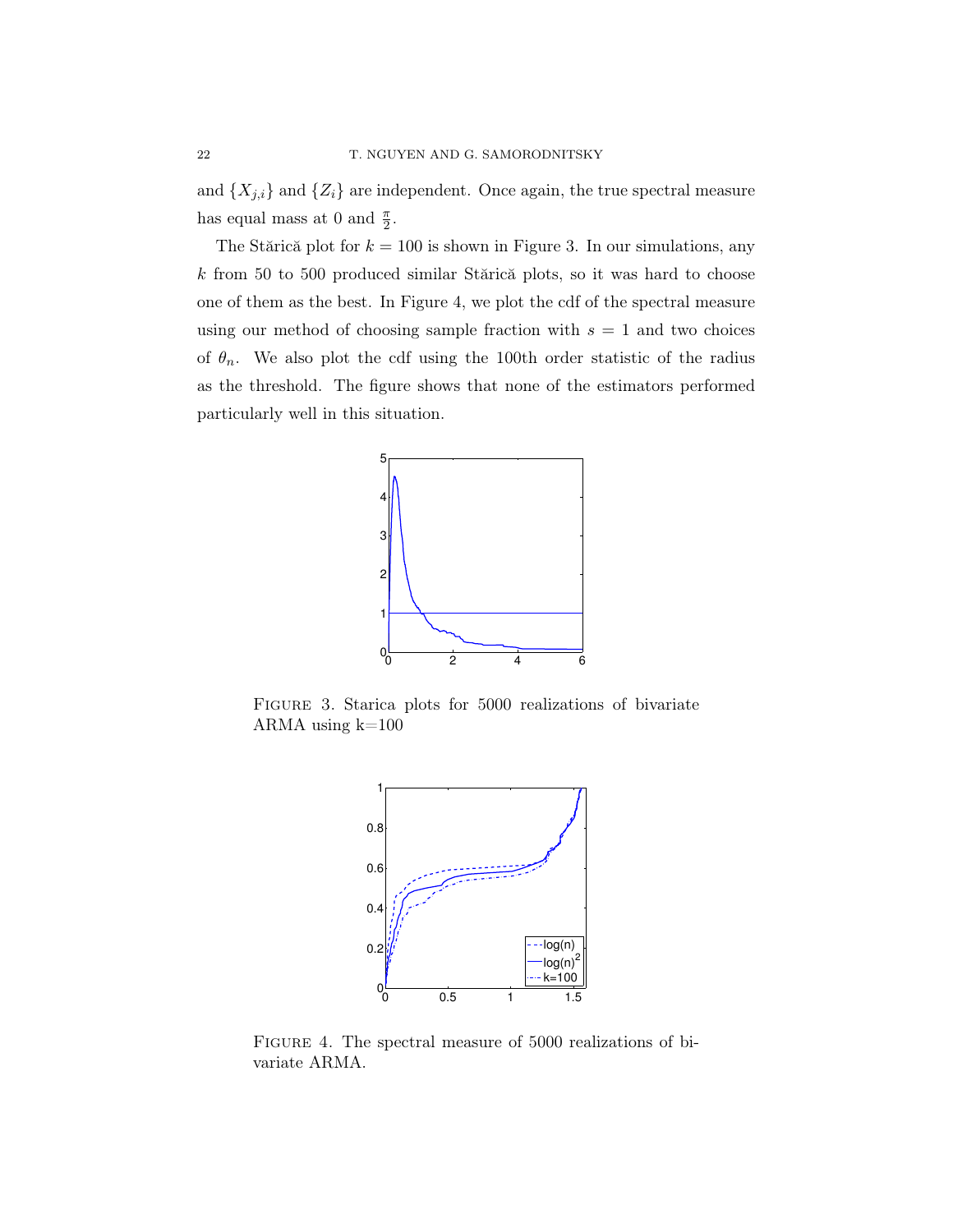In this section we explore the bivariate spectral measure analysis for a three-dimensional Danish fire insurance data set. The data consists of recorded damage to building, damage to content and loss of profits from fires in which the total loss exceed 1 million Danish Kroner (mDKK), from 1980 to 2002. This data set has 6870 recorded fires and accounts for 90% of the Danish fire insurance market.

We preprocessed the data as follows. We first used the Danish consumer price index to adjust all the losses to the 2011 values. Next, we omitted all incidents in which the total loss was below 1 mDKK in 1980 numbers which left us with a data set of size 2867. We applied the Pareto transform to the marginals,  $x' = \frac{1}{\sqrt{2}}$  $\frac{1}{1-\hat{F}(x)}$ , using the corresponding marginal empirical c.d.f. This was done in order to convert the data to the same tail index 1 for each marginal.

Displayed in Figure 5 are the scatter plots of the processed data. Here X denotes the damage to content,  $Y$  denotes the loss of profit and  $Z$  denotes the damage to building.

Figure 6 shows the estimated spectral measures with  $s = 1$  and different choices  $\theta_n$ . In all plots, the damage to building displays marked independence in the extremes of both loss of profit and loss of content. As expected, the estimated spectral measure does not show extremal independence between the damage to content and loss of profit (but there a large mass seems to be concentrated in the neighborhood of 0).

### **ACKNOWLEDGMENTS**

We are grateful to Mette Havning for kindly providing us with the Danish fire insurance data, and to Pernille Rytgaard for the explanations provided with the data.

#### **REFERENCES**

P. BILLINGSLEY (1999): Convergence of Probability Measures. Wiley, New York, 2nd edition.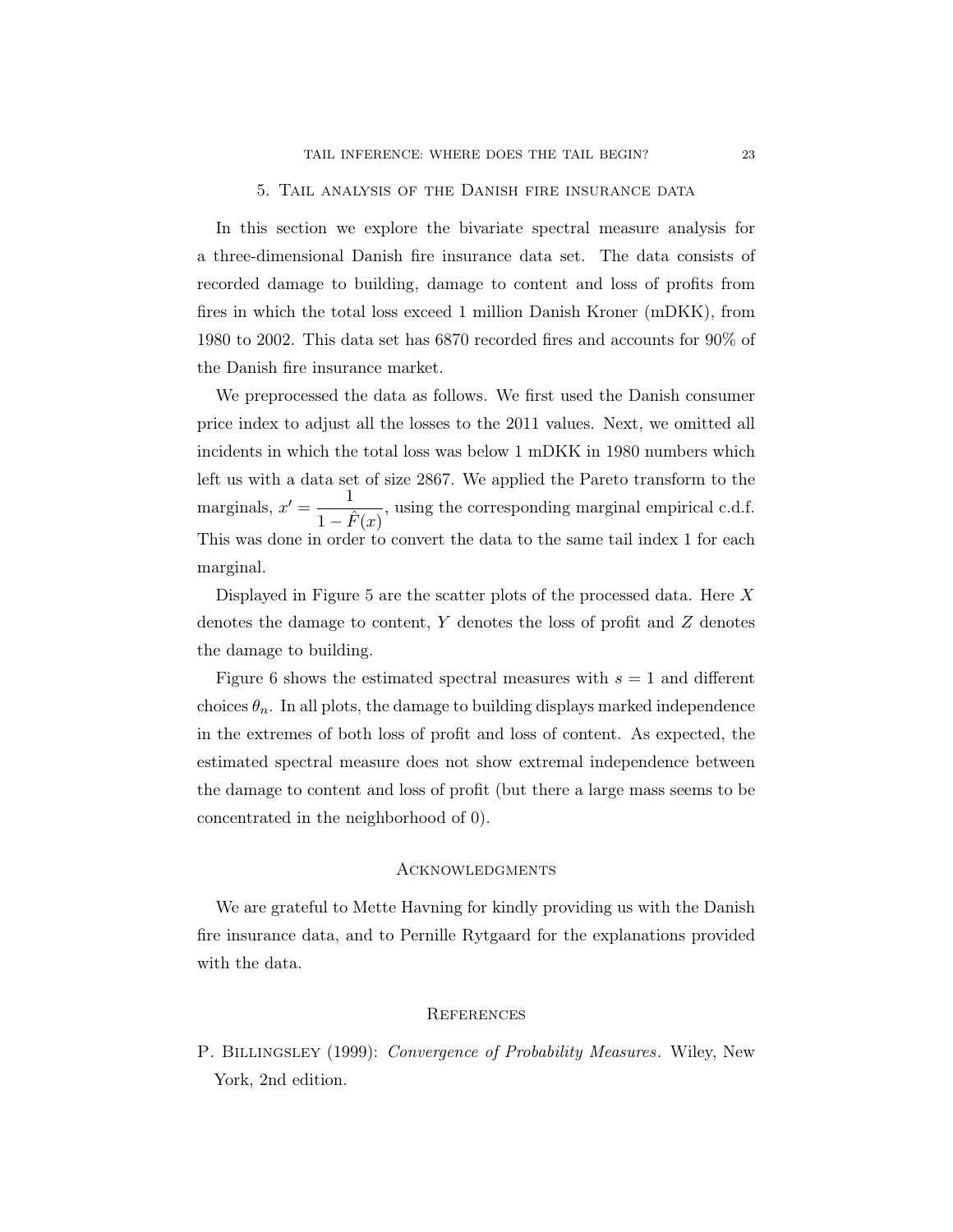

Figure 5. Scatterplot of the bivariate data after Pareto transform

- R. DAHIYA and J. GURLAND (1972): Goodness of fit tests for the gamma and exponential distributions. Technometrics 14:791–801.
- J. Danielsson, L. De Haan, L. Peng and C. De Vries (2001): Using a Bootstrap Method to Choose the Sample Fraction in Tail Index Estimation\* 1. Journal of Multivariate analysis 76:226–248.
- L. DE HAAN and A. FERREIRA (2006): Extreme Value Theory: An Introduction. Springer, New York.
- P. Deheuvels, E. Häusler and D. Mason (1988): Almost sure convergence of the Hill estimator. Mathematical Proceedings of Cambridge Philosophical Society 104:371–381.
- A. DEKKERS and L. DE HAAN (1989): On the estimation of the extremevalue index and large quantile estimation. Annals of Statistics 17:1795– 1832.
- A. DEKKERS, J. EINMAHL and L. DE HAAN (1989): A moment estimator for the index of an extreme-value distribution. Annals of Statistics 17:1833–1855.
- H. DREES and E. KAUFMANN (1998): Selecting the optimal sample fraction in univariate extreme value estimation. Stochastic Processes and their Applications 75:149–172.
- P. EMBRECHTS, C. KLÜPPELBERG and T. MIKOSCH (1997): Modelling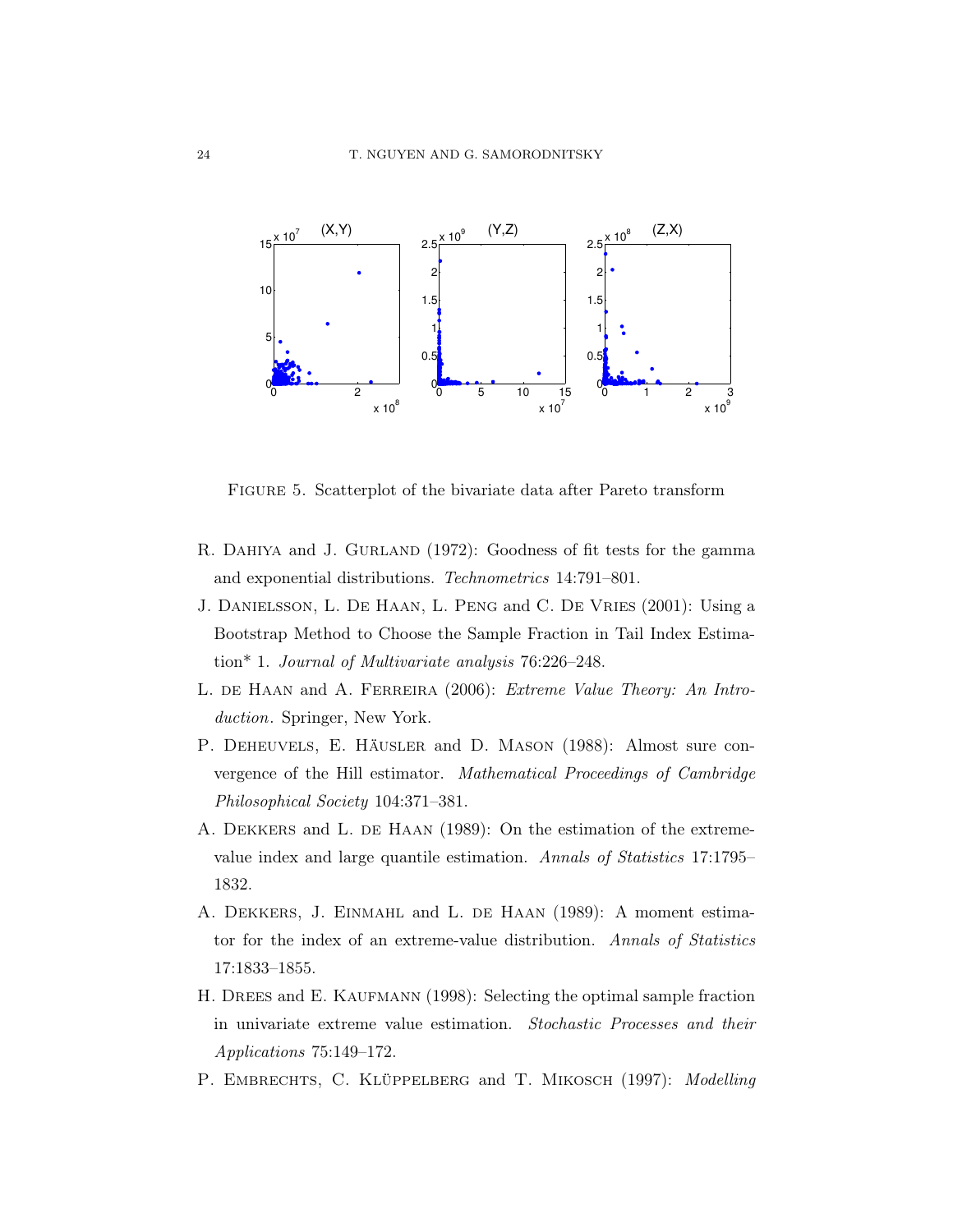